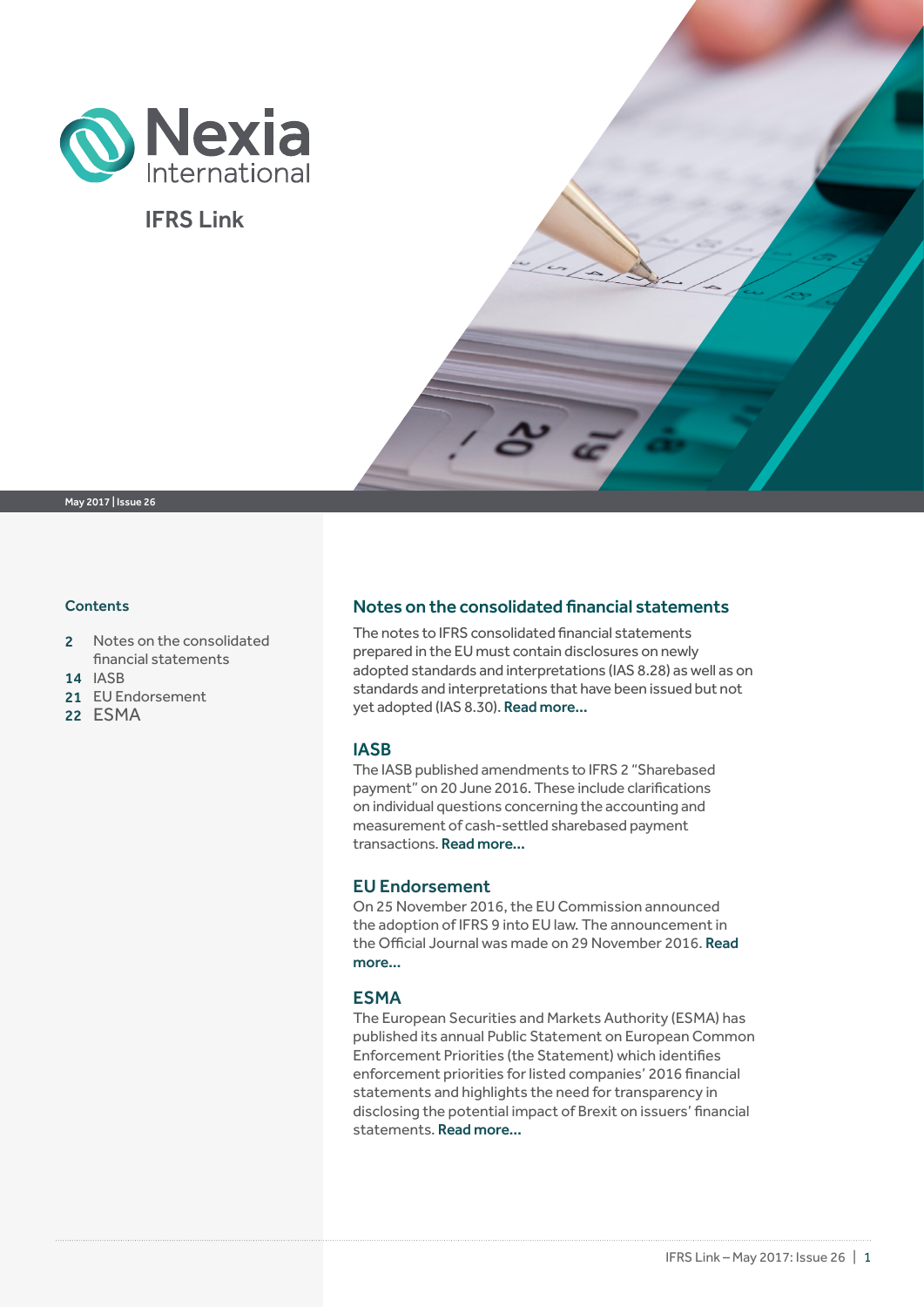## Notes on the consolidated financial statements

#### **Required disclosures in the notes on the legal status of IFRS**

The notes to IFRS consolidated financial statements prepared in the EU must contain disclosures on newly adopted standards and interpretations (IAS 8.28) as well as on standards and interpretations that have been issued but not yet adopted (IAS 8.30). The following provides an overview of the current status of the standards and interpretations issued by the IASB that have to be reported on pursuant to IAS 8.28 and IAS 8.30 in IFRS consolidated financial statements prepared in the EU as of 31 December 2016.

#### **Effects of new or amended standards and interpretations (IAS 8.28)**

IAS 8.28 requires the disclosure of new and amended standards and interpretations when their initial application has an effect on the reporting period or any prior period. The scope of application of IAS 8.28 therefore extends to all changes in accounting policies that result from the initial application of a new or amended standard or interpretation. For example, the disclosures in the notes must then include the following in relation to the new standard or interpretation:

- Title of the standard or interpretation
- When applicable, a description of the transitional provisions
- Nature and change in accounting policy
- Amount of the adjustment for each financial statement line item affected (including earnings per share) for the beginning of the prior year, for the prior year and for the year, where practicable.

It must also be noted that the disclosures pursuant to IAS 8.28 are also required in the case of early voluntary adoption of new standards or interpretations.

**Note:** The following table provides an overview of rules under IAS 8.28 that potentially require disclosure in IFRS consolidated financial statements prepared in the EU as of 31 December 2016 as well as a general assessment in terms of their effect on accounting

practice. It is not necessary to list all of the regulations. If necessary, a general wording can be included after the explanation of the new standards and interpretations as well as of their effects which states for example that the other standards and interpretations subject to mandatory adoption in the EU for the first time as of 1 January 2016 do not have any material effect on the consolidated financial statements.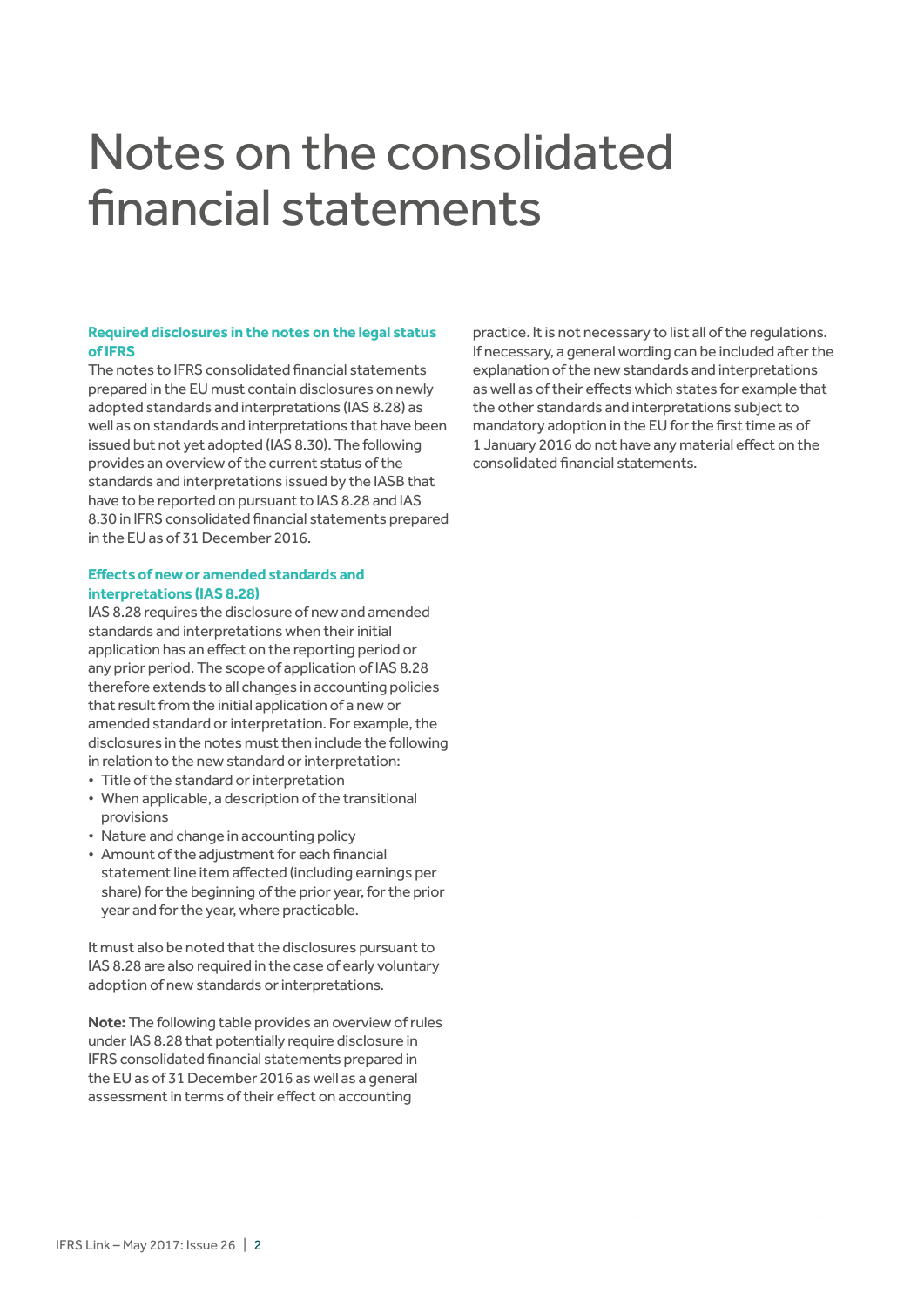| <b>Standard</b>                                                | <b>Title</b>                                                                         | <b>IASB</b><br><b>Effective</b><br>date* | Date of<br>first-time<br>application in<br>the EU* | Effect**                                                 |
|----------------------------------------------------------------|--------------------------------------------------------------------------------------|------------------------------------------|----------------------------------------------------|----------------------------------------------------------|
| 10. IFRS 12 and IAS<br>28                                      | <b>Investment Entities</b><br>(Amendments to IFRS 10.<br>IFRS 12 and IAS 28)         | 1 January 2016                           | 1 January 2016                                     | Industry-specific or<br>company-specific<br>significance |
| Annual<br>Improvements to<br><b>IFRSs</b><br>(2010-2012 Cycle) | Amendments to IFRS 2,<br>IFRS 3, IFRS 8, IFRS 13,<br>IAS 16/38 and IAS 24            | 1 July 2014                              | 1 February 2015                                    | Industry-specific or<br>company-specific<br>significance |
| Amend. IAS 19                                                  | <b>Defined Benefit Plans:</b><br><b>Employee Contributions</b>                       | 1 July 2014                              | 1 February 2015                                    | Industry-specific or<br>company-specific<br>significance |
| Amend. IFRS 11                                                 | <b>Accounting for</b><br><b>Acquisitions of Interests</b><br>in Joint Operations     | 1 January 2016                           | 1 January 2016                                     | Industry-specific or<br>company-specific<br>significance |
| Amend. IAS 16 and<br><b>IAS 38</b>                             | Clarification of<br><b>Acceptable Methods</b><br>of Depreciation and<br>Amortisation | 1 January 2016                           | 1 January 2016                                     | Industry-specific or<br>company-specific<br>significance |
| Amend. IAS 16 and<br><b>IAS 41</b>                             | <b>Accounting for Bearer</b><br><b>Plants</b>                                        |                                          | 1 January 2016 1 January 2016                      | Industry-specific or<br>company-specific<br>significance |
| Annual<br>Improvements to<br><b>IFRSs</b><br>(2012-2014 Cycle) | Amendments to IFRS 5,<br>IFRS 7, IAS 19 and IAS 34                                   | 1 January 2016                           | 1 January 2016                                     | Industry-specific or<br>company-specific<br>significance |
| Amend. IAS 1                                                   | <b>Disclosure Initiative</b><br>$10$ mondmontato                                     |                                          | 1 January 2016 1 January 2016                      | Fundamental<br>sianificanae                              |

| י בישורי ומודים ו | <b>DISCIOSUI CHIILIQUIVE</b><br>(Amendments to<br>IAS 1) | L January 2010 L January 2010 | e i unuanichtar<br>significance                |
|-------------------|----------------------------------------------------------|-------------------------------|------------------------------------------------|
| Amend, JAS 27     | Equity Method in<br>Separate Financial<br>Statements     | 1 January 2016 1 January 2016 | Only for IFRS separate<br>financial statements |

\* For financial statements beginning on or after this date.

\*\* The general assessment in terms of effects on accounting practice serves as a guide – the individual effects on the individual company must be explained separately.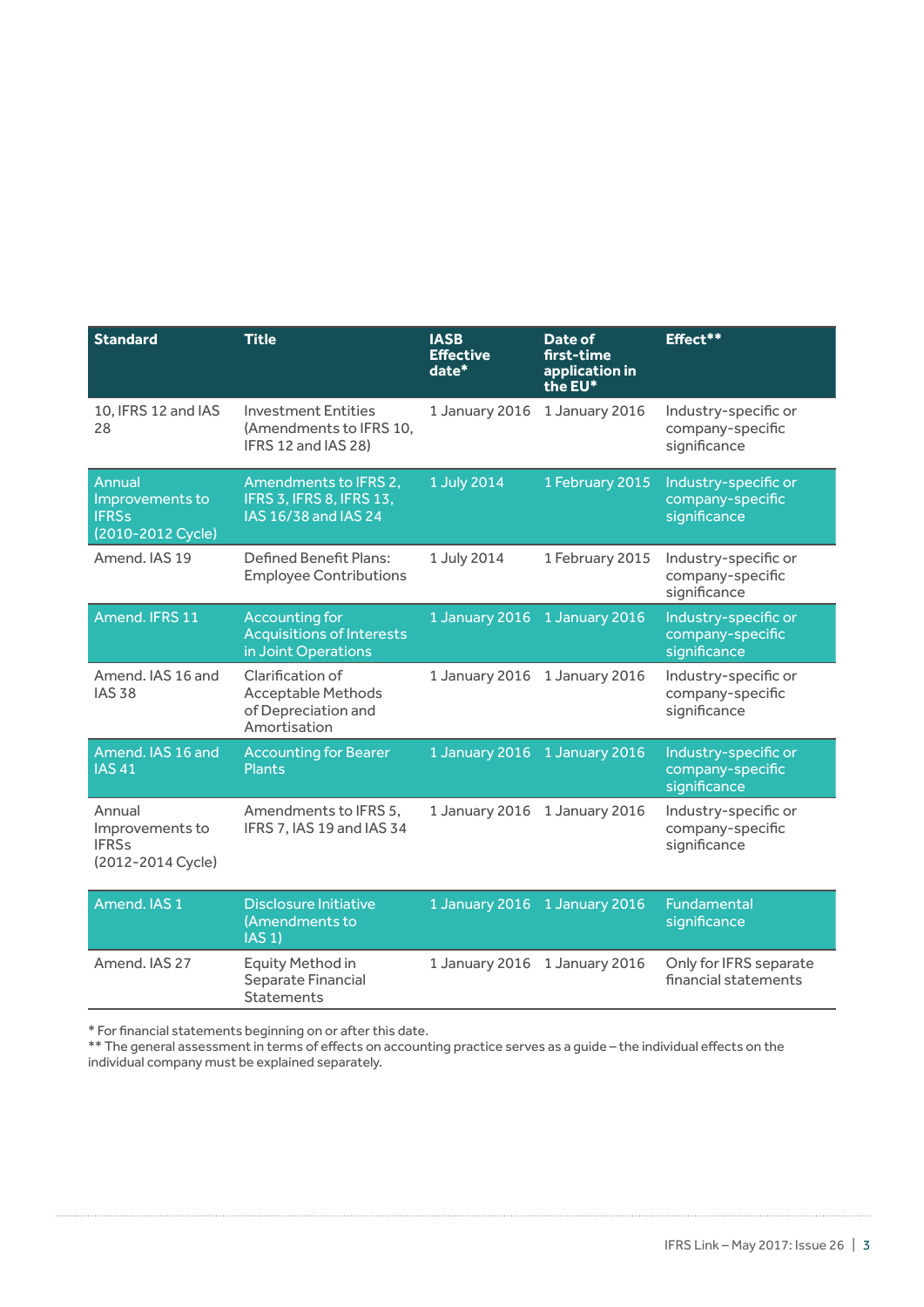## IFRS 10, IFRS 12 and IAS 28 "Investment Entities"

The amendments serve to clarify issues in relation to applying the exception from the duty to consolidate pursuant to IFRS 10.4 if the parent company meets the definition of an investment entity.

## Annual Improvements to IFRSs (2010-2012 Cycle)

#### **IFRS 2 "Share-based Payment":**

The amendment involves the clarification of the definitions "vesting conditions" and "market conditions" and also adds independent definitions for "performance conditions" and "service conditions". Performance conditions must be within the influence of the employee, for example revenue, EBIT or the share price of the company. Service conditions are characterized by the fact that they are linked solely to a certain service period within the company. The breakdown of individual vesting conditions into service conditions, market-related and other performance conditions has an impact on the measurement of a share-based payment.

#### **IFRS 3 "Business Combinations":**

Contingent considerations classified as an asset or a liability must be measured at fair value at each reporting date. This subsequent measurement is regardless of whether the contingent consideration is a financial instrument as defined by IFRS 9 or IAS 39 or a non-financial asset or a non-financial liability.

#### **IFRS 8 "Operating Segments":**

When aggregating operating segments into one reportable segment, an entity must disclose the judgments made by management when creating the segment. A brief description of the individual aggregated segments is also required in this context. In addition, the total of the reportable segments' assets must be reconciled to the total assets of the group only if the segment assets are also reported to management for internal purposes.

#### **IFRS 13 "Fair Value Measurement":**

Discounting can continue to be disregarded for shortterm receivables and payables as long as the effect of not discounting is immaterial. Despite removing the simplification rule for short-term receivables and payables as part of the introduction of IFRS 13, IAS 8 applies with respect to assessing the general materiality criterion, and discounting can be dispensed with if interest effects are immaterial (change in the

Basis of Conclusions only, therefore no endorsement by the EU required).

#### **IAS 16/IAS 38: "Property, Plant and Equipment / Intangible Assets":**

The amendment clarifies that when an item of property, plant and equipment or an intangible asset is revalued, the gross carrying amount is adjusted in a manner that is consistent with the revaluation of the carrying amount of the asset and that the accumulated amortization or depreciation corresponds to the difference between the gross carrying amount and the revalued carrying amount less impairment losses.

#### **IAS 24 "Related Party Disclosures":**

The amendment extends the group of related parties to include those who provide key management personnel services to the reporting entity or the parent. These persons qualify as related parties even if no other legal or personal relationships exist with the reporting entity.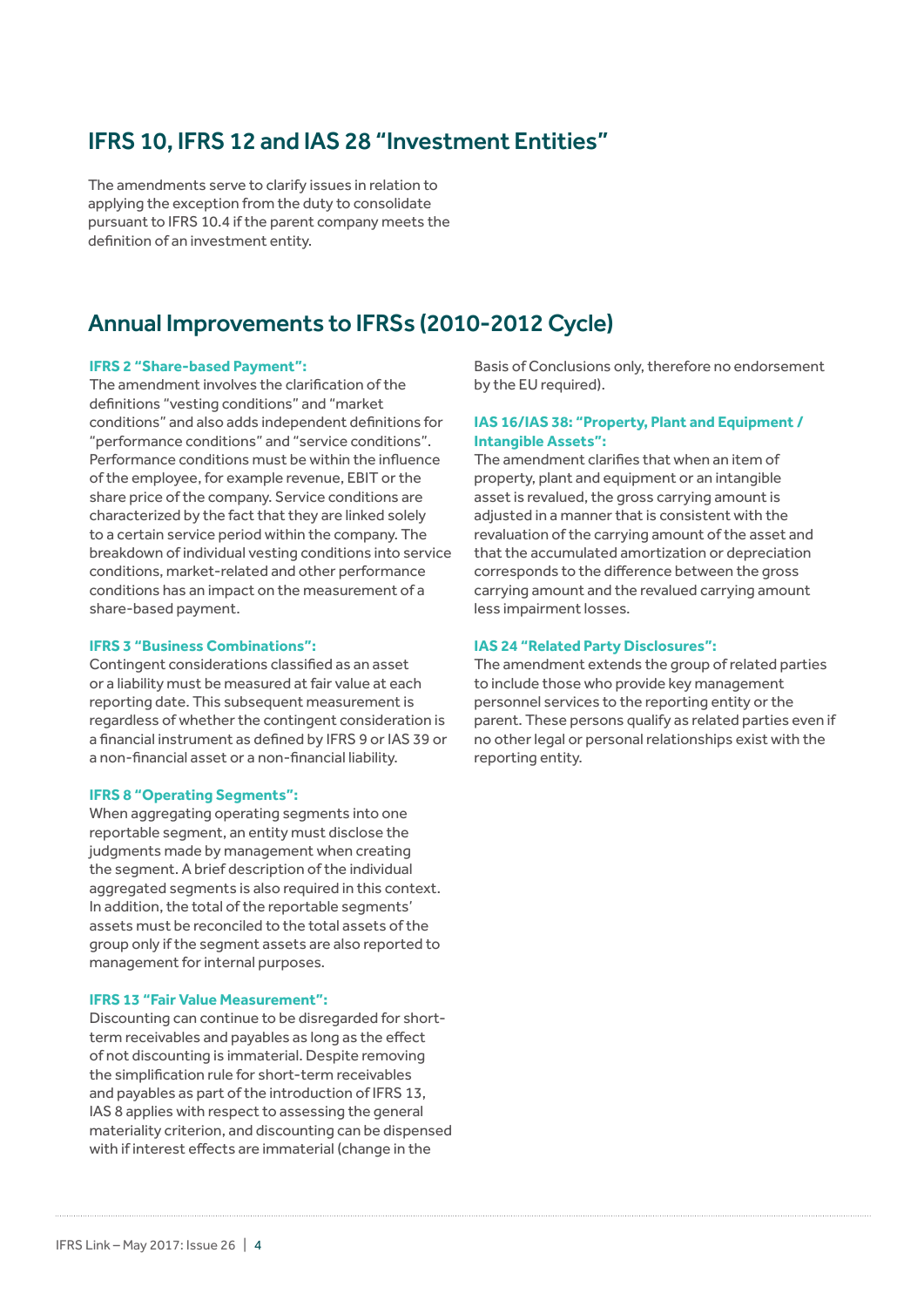## Amendments to IAS 19 "Defined Benefit Plans: Employee Contributions"

The amendments to IAS 19 "Employee Benefits" clarify how employee contributions or third-party contributions to defined benefit plans are accounted for. The accounting treatment differs based on whether or not the contributions depend on the number of years of service. If the amount of the contributions does not depend on the number of years of service, for example if age is a decisive characteristic for the amount of the contribution, there is an option to either recognize the contributions as a reduction in service cost in the period in which the corresponding service is rendered or to attribute them over the employee's period of service using the projected unit credit method. If the amount of the contributions does depend on the number of years of service, the contributions must be attributed to the periods of service using the projected unit credit method (generally by means of an actuarial calculation).

## Amendments to IFRS 11 "Accounting for Acquisitions of Interests in Joint Operations"

The amendments clarify that, when acquiring interests in joint operations in which the activity constitutes a business pursuant to IFRS 3, all of the principles on business combinations accounting in IFRS 3 and other IFRSs must be applied as long as they do not conflict with the guidance in IFRS 11.

#### Amendments to IAS 16 and IAS 38 "Clarification of Acceptable Methods of Depreciation and Amortisation"

The amendment to IAS 16 clarifies that a depreciation method of property, plant and equipment that is based on revenue is not appropriate, as it does not represent the consumption of the economic benefits embodied in the asset. The amendment to IAS 38 introduces the rebuttable presumption that revenue is not an appropriate basis for the amortization of intangible assets. This presumption can be overcome only in the following two cases:

- If the intangible asset can be expressed as a measure of revenue. This would be the case, for example, if the contractual term of a concession to extract natural resources were linked not to a specific period but to the total revenue generated by extracting the natural resources.
- If revenue and the consumption of the economic benefit are highly correlated.

#### Amendments to IAS 16 and IAS 41 "Agriculture: Bearer Plants"

The amendments to IAS 16 and IAS 41 bring bearer plants used only to create agricultural produce under the scope of IAS 16. As a result, they must be accounted for in the same way as items of property, plant and equipment (and no longer at fair value).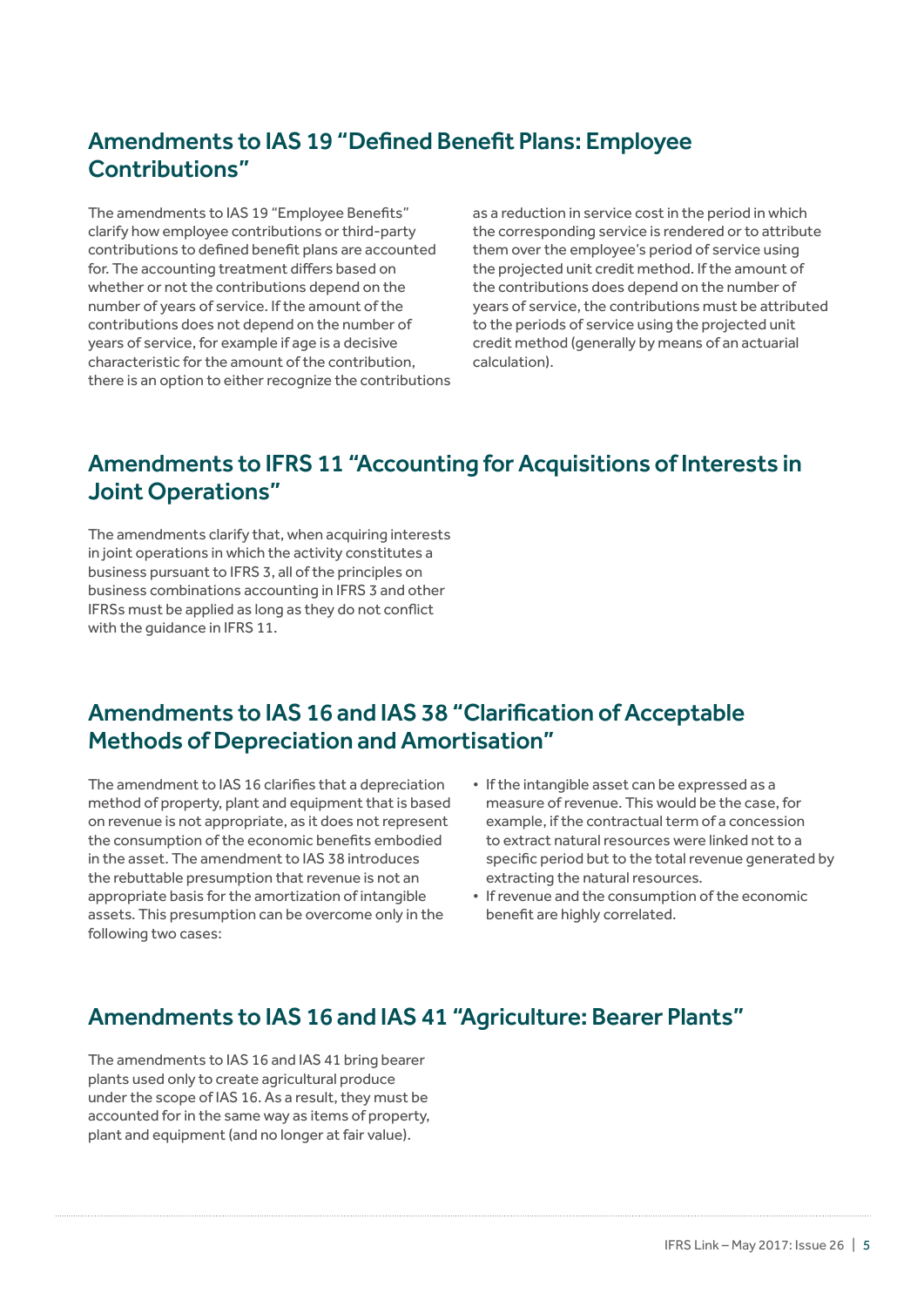## Annual Improvements to IFRSs (2012-2014 Cycle)

#### **IFRS 5 "Non-current Assets Held for Sale and Discontinued Operations":**

The amendment provides for the inclusion of special guidance in IFRS 5 for cases where an entity reclassifies an asset from the 'held for sale' category to the 'held for distribution' category or vice versa. Guidance will also be introduced for cases where 'held for distribution' accounting is ceased.

#### **IFRS 7 "Financial Instruments":**

Clarification is provided regarding the conditions under which the management of a transferred financial instrument is a continuing involvement and thus has to be reported. Furthermore, the disclosures on offsetting financial assets and financial liabilities do not specifically have to be included in all interim reporting pursuant to IAS 34.

#### **IAS 19 "Employee Benefits":**

The amendments to IAS 19 relate to determining the discount rate. The planned amendments propose that high-quality corporate bonds used to estimate the discount rate for post-employment benefit obligations should be denominated in the same currency as the liability.

#### **IAS 34 "Interim Financial Reporting":**

Disclosures and information which contrary to IAS 34 are not presented in the interim financial statements themselves but elsewhere in the report of the period should include a cross-reference in the interim financial statements.

### Amendments to IAS 1 "Disclosure Initiative"

The amendments to IAS 1 "Presentation of Financial Statements" are part of the IASB's Disclosure Initiative, which comprises a range of sub-projects. They contain clarification in particular on the following:

- Assessment of the materiality of disclosures made in the financial statements
- Presentation of additional line items in the statement of financial position and the statement of

comprehensive income

- Presentation of the share of the other comprehensive income of associates and joint ventures accounted for using the equity method
- Structure of disclosures made in the notes
- Presentation of significant accounting policies.

### Amendments to IAS 27 "Equity Method in Separate Financial Statements"

The amendments permit the equity method again as an accounting option for shares in subsidiaries, joint ventures and associates in the separate financial statements of an investor.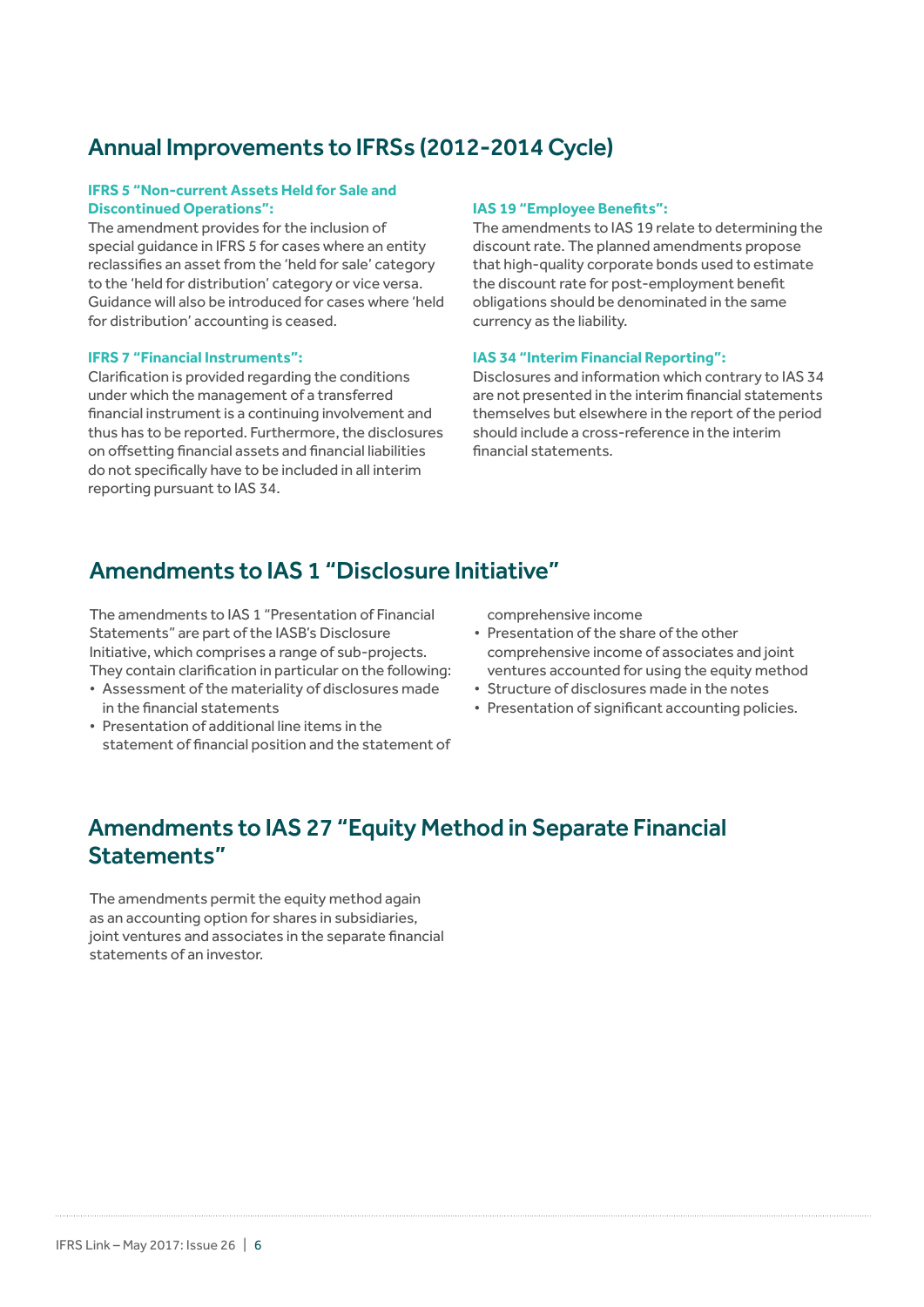## New or amended standards and interpretations not applied (IAS 8.30)

According to IAS 8.30, standards or interpretations already issued by the IASB must be disclosed if they are not yet subject to mandatory application in the reporting period and were not early adopted. For example, the following disclosures are required in the notes:

- Title of the new standard or new interpretation
- Nature of the impending change in accounting policy
- Date by which application of the standard or interpretation is required
- Date as at which the company plans to apply the standard or interpretation
- Expected impact on the financial statements or, if that impact is not known or reasonably estimable, a statement to that effect.

**Note:** The following table provides an overview of rules under IAS 8.30 that potentially require disclosure in IFRS consolidated financial statements prepared in the EU as of 31 December 2016. A distinction is made between standards that have been endorsed in the EU (if applicable by means of early voluntary adoption) and those that have not yet been endorsed in the EU.

In addition, a general assessment in terms of their effect on accounting practice is provided. Standards and interpretations of fundamental significance as well as those that are expected to have an impact on the financial statements should be discussed in the notes. It is not necessary to provide a full presentation of the new or amended standards and interpretations not applied. If several new standards or new interpretations will not have a material effect on a company, a wording can be used that neither describes nor lists the corresponding standards and interpretations without a material effect. For example this could take the form of a general statement that, apart from the standards and interpretations described in detail, the other standards and interpretations issued by the IASB are not expected to have a material effect on the consolidated financial statements. In addition, the company can make a general statement that early adoption of the new standard or interpretation is not planned.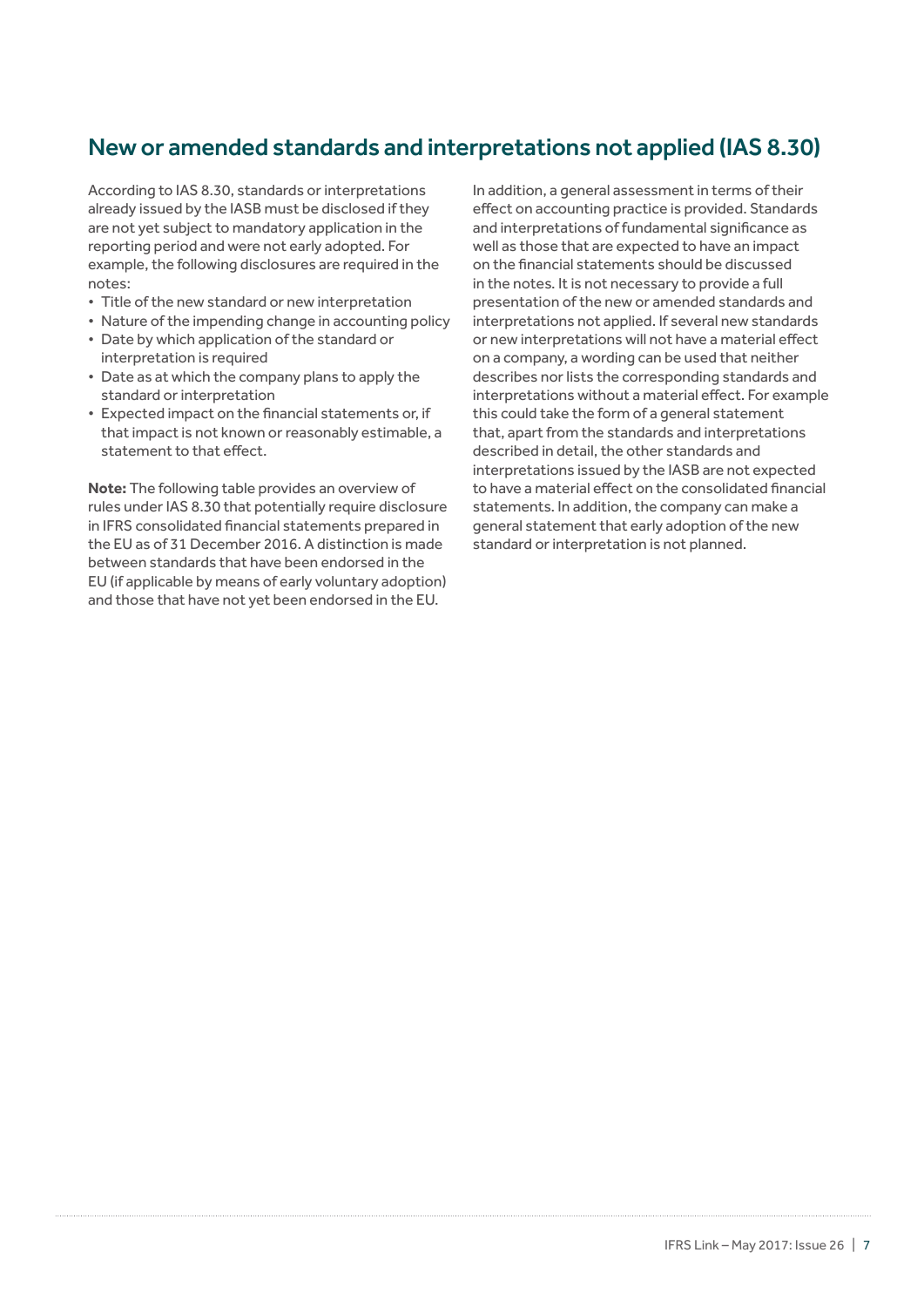| <b>Standard</b>                                         | <b>Title</b>                                                                                          | <b>IASB</b><br><b>Effective</b><br>date* | Date of<br>first-time<br>application in<br>the EU* | Effect**                                                 |
|---------------------------------------------------------|-------------------------------------------------------------------------------------------------------|------------------------------------------|----------------------------------------------------|----------------------------------------------------------|
|                                                         | EU endorsement completed by 14 December 2016                                                          |                                          |                                                    |                                                          |
| IFRS 9                                                  | <b>Financial Instruments</b>                                                                          | 1 January 2018                           | 1 January 2018                                     | Fundamental<br>significance                              |
| IFRS 15                                                 | <b>Revenue from Contracts</b><br>with Customers                                                       | 1 January 2018                           | 1 January 2018                                     | Fundamental<br>significance                              |
|                                                         | EU endorsement still outstanding (as of 31 December 2016)                                             |                                          |                                                    |                                                          |
| Amend. IFRS 10 and<br><b>IAS 28</b>                     | Sale or Contribution<br>of Assets between an<br><b>Investor and its Associate</b><br>or Joint Venture | postponed                                | postponed                                          | Industry-specific or<br>company-specific<br>significance |
| IFRS 14                                                 | <b>Regulatory Deferral</b><br>Accounts                                                                |                                          | 1 January 2016 Not endorsed by the EU              |                                                          |
| Amend. IAS 12                                           | <b>Recognition of Deferred</b><br><b>Tax Assets for Unrealised</b><br>Losses                          | 1 January 2017                           | 1 January 2017                                     | Industry-specific or<br>company-specific<br>significance |
| Amend. IAS 7                                            | <b>Statement of Cash Flows</b>                                                                        | 1 January 2017                           | 1 January 2017                                     | Industry-specific or<br>company-specific<br>significance |
| Amend. IFRS 2                                           | Clarification of<br>Classification and<br>Measurement of<br>Share-based Payment<br>Transactions       |                                          | 1 January 2018 1 January 2018                      | Industry-specific or<br>company-specific<br>significance |
| Amend. IFRS 4                                           | Applying IFRS 9 with IFRS 4 1 January 2018 1 January 2018<br><b>Insurance Contracts</b>               |                                          |                                                    | Industry-specific or<br>company-specific<br>significance |
| Annual<br>Improvements to<br>IFRSs (2014-2016<br>Cycle) | Amendments to IFRS 1,<br>IFRS 12 and IAS 28:                                                          | 1 January 2018                           | 1 January 2018/<br>1 January 2017                  | Industry-specific or<br>company-specific<br>significance |
| IFRIC <sub>22</sub>                                     | Foreign Currency<br><b>Transactions and Advance</b><br>Consideration                                  |                                          | 1 January 2018 1 January 2018                      | Industry-specific or<br>company-specific<br>significance |
| Amend. IAS 40                                           | <b>Classification of Property</b><br><b>Under Construction</b>                                        | 1 January 2018 1 January 2018            |                                                    | Industry-specific or<br>company-specific<br>significance |
| IFRS <sub>16</sub>                                      | Leases                                                                                                |                                          | 1 January 2018 1 January 2018                      | Fundamental<br>significance                              |

\* For financial statements beginning on or after this date.

\*\* The general assessment in terms of effects on accounting practice serves as a guide – the individual effects on the individual company must be explained separately.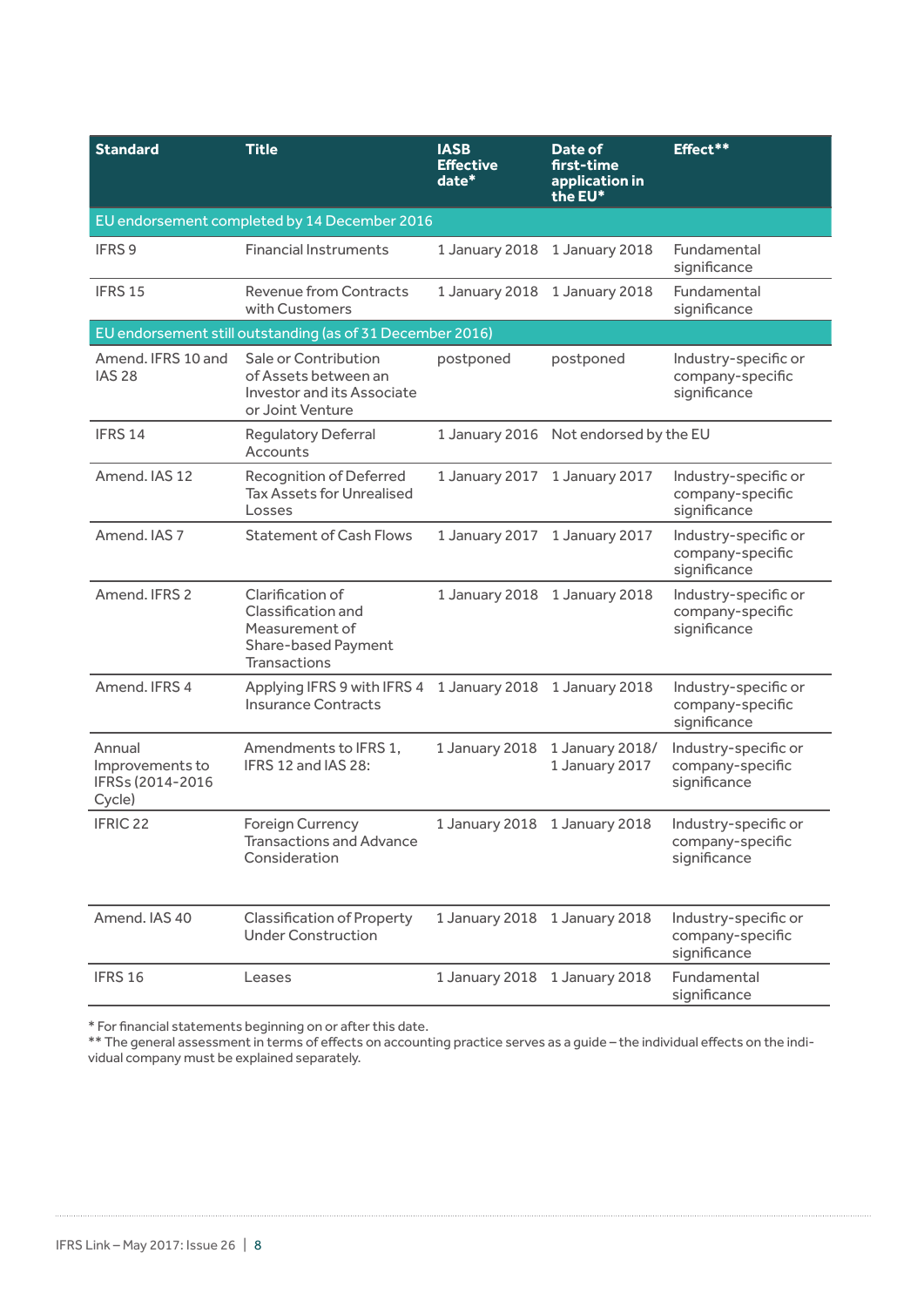### IFRS 9 "Financial Instruments"

In July 2014, the IASB completed its project to replace IAS 39 "Financial Instruments: Recognition and Measurement" by publishing the final version of IFRS 9 "Financial Instruments". IFRS 9 introduces a uniform approach for classifying and measuring financial assets. The subsequent measurement of financial assets will in future be based on three categories with different value measures and a different recognition of changes in value. Assets are categorized depending on the contractual cash flows of the instrument as well as the business model in which the instrument is held. For financial liabilities, by contrast, the existing categorization requirements in IAS 39 were largely carried over into IFRS 9. IFRS 9 provides a new

impairment model that is based on the expected credit defaults. IFRS 9 also contains new regulations on the application of hedge accounting in order to better present the risk management activities of an entity, in particular with regard to the management of nonfinancial risks. Furthermore, additional disclosures are required in the notes as a result of IFRS 9.

### IFRS 15 "Revenue from Contracts with Customers"

The new standard replaces IAS 18 "Revenue" and IAS 11 "Construction Contracts" as well as the associated interpretations. IFRS 15 sets a comprehensive framework to determine whether, at what amount and at what time revenue is recognized. The core principle of IFRS 15 is that an entity should recognize revenue if the goods have been delivered or service has been provided. In the standard, this core principle is implemented using a five-step model. Firstly, the relevant contracts with the customer and the performance obligations therein have to be identified. Revenue is then recognized at the amount of the expected consideration for each separate performance obligation at a point in time or over time. In addition, IFRS 15 contains detailed application guidance on a large number of individual topics (e.g. contract modifications, sales with a right of return, treatment of costs to obtain and to fulfil a contract, extension options, licensing, principal versus agent relationships, bill-and-hold arrangements, consignment arrangements). The scope of disclosures in the notes is also extended. The aim of the new disclosure requirements is to provide information about the nature, amount, timing and uncertainty

of revenue and cash flows from contracts with customers.

Furthermore, the IASB published clarifications to IFRS 15 on 12 April 2016. The amendments address the identification of performance obligations, principal versus agent considerations and licenses and target transitional arrangements for modified and completed contracts.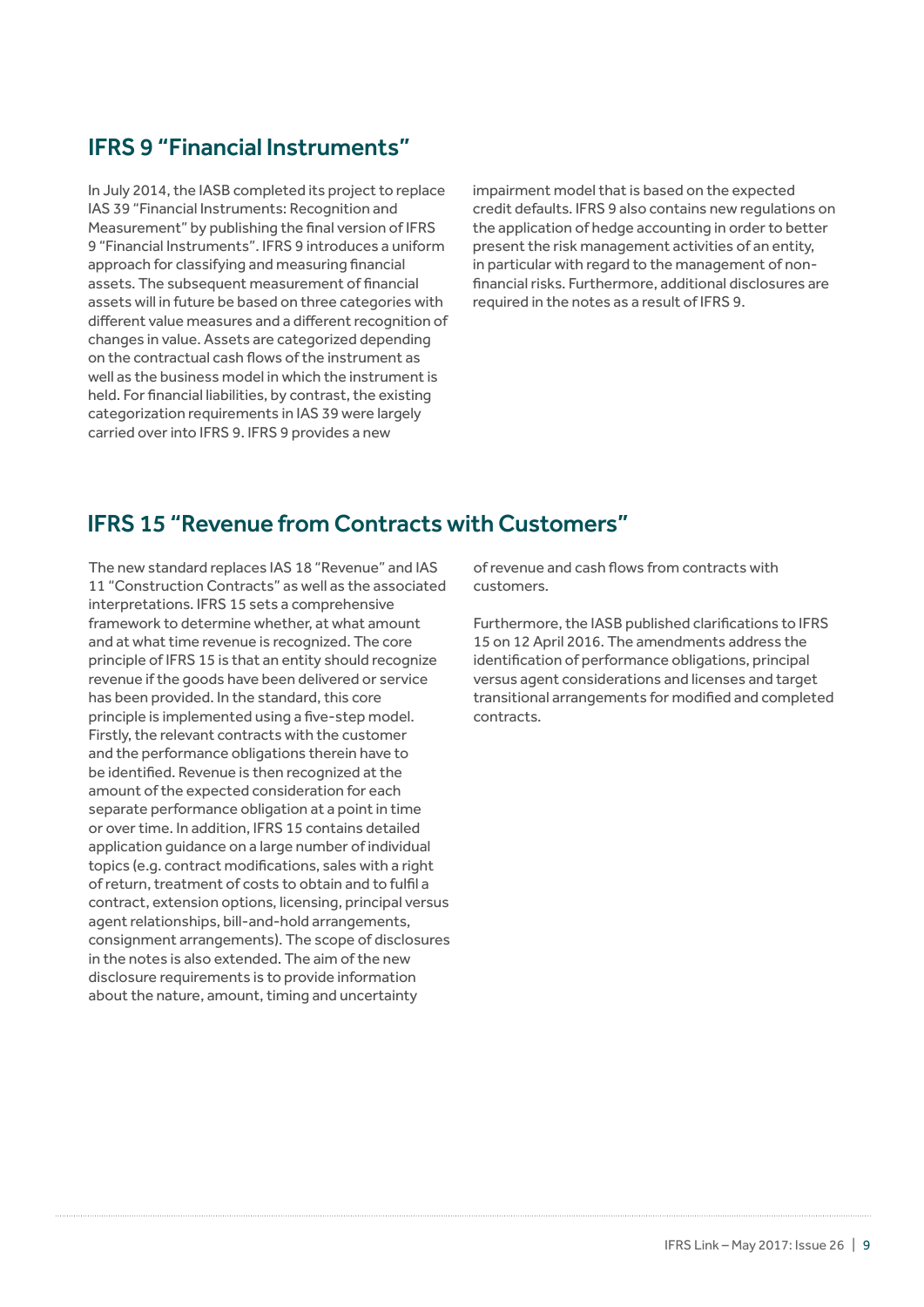## Amendments to IFRS 10 and IAS 28 "Sale or Contribution of Assets between an Investor and its Associate or Joint Venture"

The aim of these amendments was to clarify the recognition of earnings effects from transactions between an investor and its associate or joint venture. The recognition of earnings effects was to depend in future on whether or not a business pursuant to IFRS 3 is transferred. Where the transaction relates to a business (in accordance with IFRS 3), the plan was that the investor would be required to recognize all gains and losses. Where the transaction relates only to the sale of assets that do not constitute a business, the investor would have to recognize the gains and losses partially. The amended standard was to apply prospectively for annual periods commencing on or after 1 January 2016.

The IASB found an inconsistency between the rules in the amended standard and the existing rules of IAS 28 and determined to remove the inconsistency by means of a further amended standard. However, in the meantime the IASB has decided to commence a research project on the equity method in which, among other things, the topics in the planned amended standard will be dealt with again. As a result,

## IFRS 14 "Regulatory Deferral Accounts"

IFRS 14 is intended as an interim solution until the IASB has completed its comprehensive project on rate-regulated activities. The interim standard offers accounting options for rate-regulated activities for first-time adopters of IFRS. Due to the extremely limited group of users, the European Commission has passed a resolution not to endorse this standard.

it decided not to publish the amended standard. In view of this situation, a further amended standard was published on 17 December 2015 to postpone the effective date of the amended standard (amendments to IFRS 10 and IAS 28) indefinitely. The aim is to prevent any circumstances where potentially contradictory amendments to the standards would have to be made within a short period of time – based on the findings of the research project. However, it is still possible for entities to choose to early adopt the amended standard.

Endorsement by the EU was also postponed indefinitely.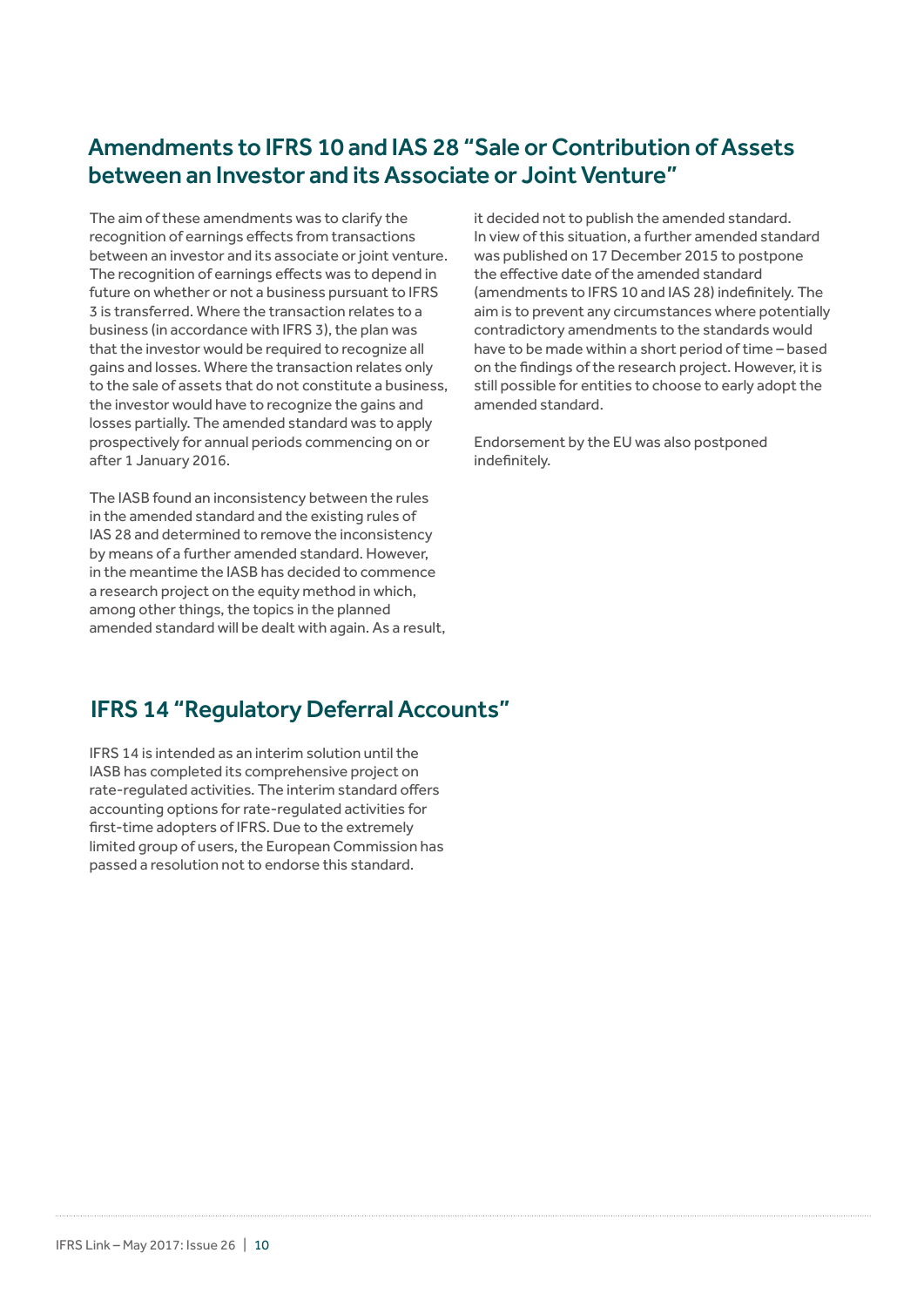## Amendments to IAS 12 "Recognition of Deferred Tax Assets for Unrealised Losses"

The amendments serve to clarify various questions concerning the recognition of deferred tax assets.

One of those questions related to the recognition of deferred tax assets for unrealized losses on (available-for-sale) debt instruments measured at fair value. The amendments to IAS 12 clarify that an unrealized loss from such a debt instrument leads to a deductible temporary difference if the tax base of the debt instrument is its cost. This applies regardless of whether the holder expects to hold the instrument to maturity in order to recover the nominal value or to sell the instrument.

IAS 12 also contains further clarification on the determination and recognition of deferred tax assets.

• In principle, an overall assessment is required for all temporary differences to determine whether sufficient taxable profits are expected to be available in future in order to realize the temporary differences and thus whether recognition of

deferred tax assets is justified. However, this is only the case if the applicable tax law does not restrict the offsetting of tax losses. If tax law distinguishes between different types of taxable profits, a separate assessment of whether a deferred tax asset can be recognized must be performed for each part of the taxable profit.

- Under the newly introduced IAS 12.29A, a company can assume when estimating future taxable profit that an asset can be realized at above its carrying amount, provided that such realization is probable.
- The taxable profit against which a company examines the recognition of a deferred tax asset is the taxable income before reversal of deductible temporary differences (see IAS 12.29 (a) (i)), as otherwise amounts may be recognized twice.

## Amendments to IAS 7 "Statement of Cash Flows"

The amendments aim to ensure that entities provide disclosures that enable users of financial statements to evaluate changes in liabilities arising from financing activities.

Under the premise of information relevant for decision making by the users of financial statements, a company must make disclosures on liabilities arising from financing activities substantially in the following cases:

- cash changes,
- changes arising from obtaining or losing control of subsidiaries or other businesses,
- the effect of changes in foreign exchange rates.
- changes in fair values.

The IASB states that one way to fulfil the disclosure requirement is by providing a reconciliation between the opening and closing balances in the statement of financial position for liabilities arising from financing activities. The reconciliation should include at least the items listed. Also, the reconciliation should be prepared such that it provides sufficient information

to enable users of the financial statements to link items included in the reconciliation to the statement of financial position and the statement of cash flows.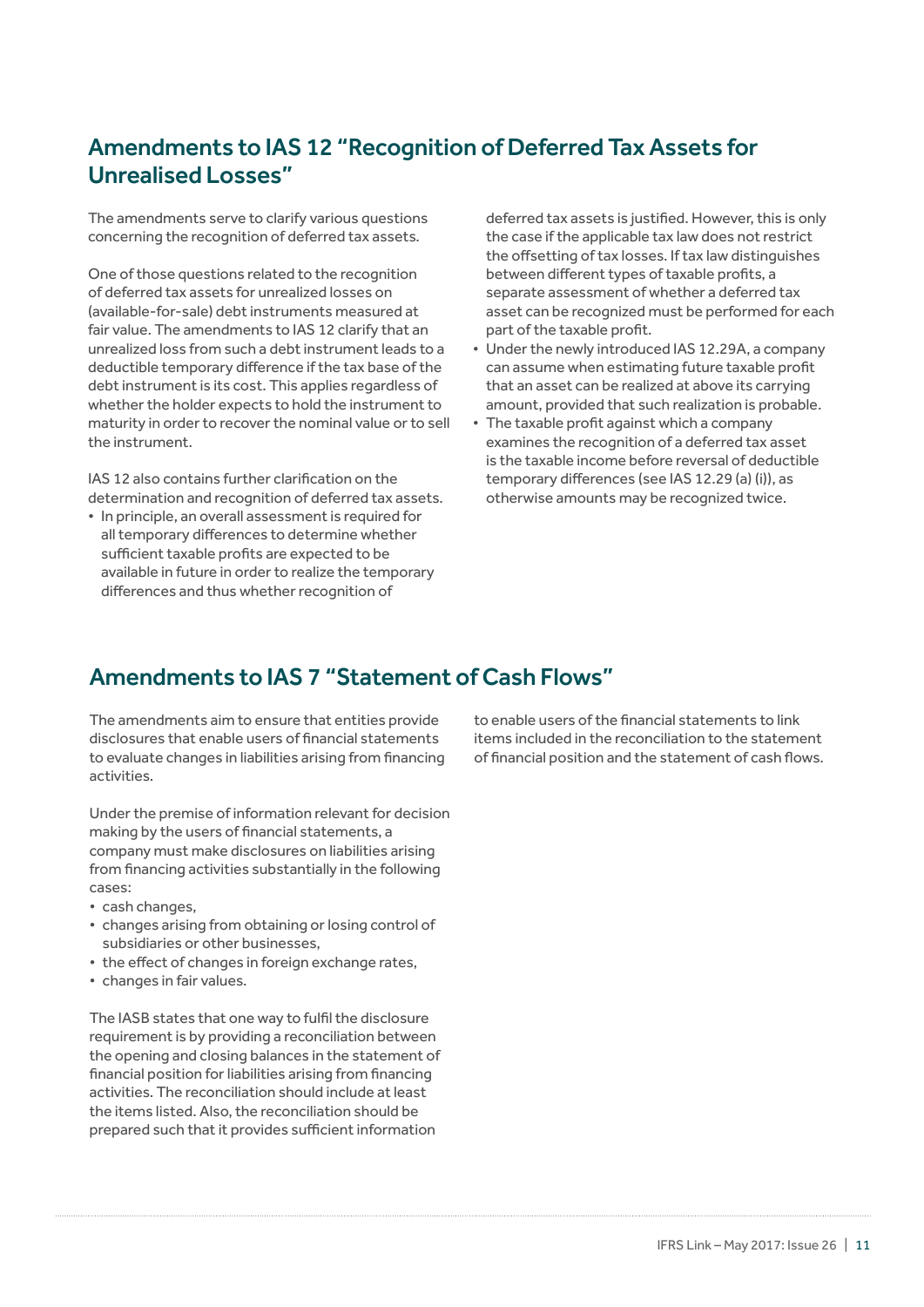## Amendments to IFRS 2 "Clarification of Classification and Measurement of Share-based Payment Transactions"

In response to the scope for interpretation arising on account of a lack of specific rules in IFRS 2, the IASB published amendments to IFRS 2 "Share-based Payment" on 20 June 2016. These relate to three specific areas, namely specifying relevant vesting conditions for cash-settled share-based payment transactions, classifying share-based payment transactions with a net settlement feature and explaining the accounting procedure for reclassifying a cash-settled share-based payment transaction to an equity-settled share-based payment transaction.

#### Amendments to IFRS 4 "First-time application of IFRS 9 Financial Instruments and IFRS 4 Insurance Contracts"

The amendments aim to reduce the effects of differing effective dates of IFRS 9 and the successor standard to IFRS 4 especially for companies with extensive insurance activities.

## Annual Improvements to IFRSs (2014-2016 Cycle):

IFRS 1 "First-time Adoption of International Financial Reporting Standards":

The short-term exceptions in paragraphs E3 to E7 will be deleted, as they have now fulfilled their intended purpose.

IFRS 12 "Disclosure of Interests in Other Entities": Clarification is provided that the disclosure requirements in the standard – with the exception of IFRS 12.B10 - B16 – also apply to interests that fall under the scope of IFRS 5.

IAS 28 "Investments in Associates and Joint Ventures" Clarification is provided that the option to measure an investment in an associate or joint venture held by a venture capital organization or other qualifying entity can be elected on an investment-by-investment basis.

## IFRIC 22 "Foreign Currency Transactions and Advance Consideration"

IFRIC 22 addresses an application question regarding IAS 21 "The Effects of Changes in Foreign Exchange Rates". Clarification is provided regarding the date

to use for the purpose of determining the exchange rate for translating foreign currency transactions that include the receipt or payment of advance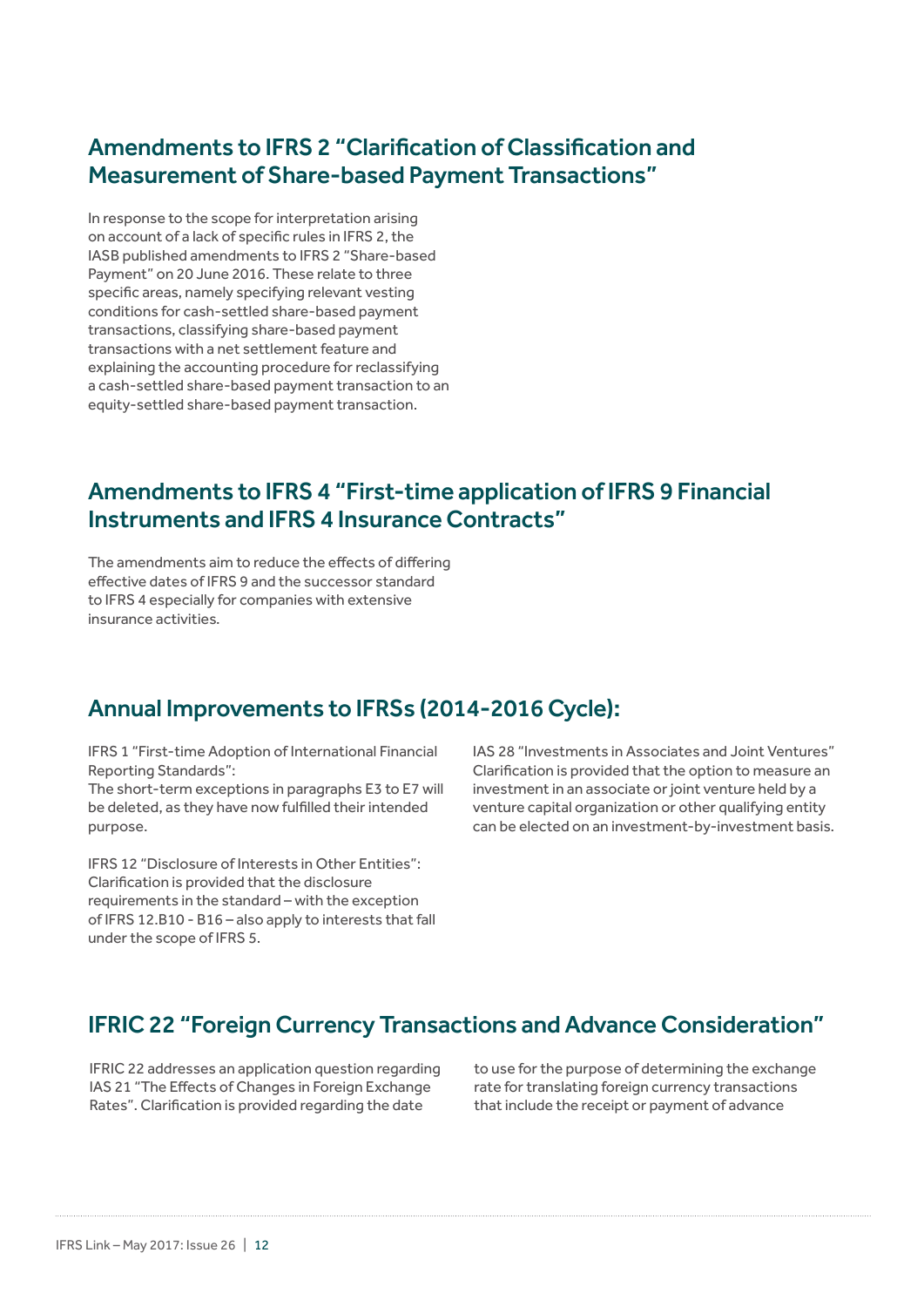consideration. Accordingly, the authoritative date for the purpose of determining the exchange rate to use on initial recognition of the related asset, expense or income is the date on which an entity initially recognizes the asset or liability arising from the payment or receipt of advance consideration.

## Amendments to IAS 40 "Classification of Property Under Construction"

The amendment of IAS 40 serves to clarify in which cases the classification of property as "investment property" begins and ends if the property is still under construction or under development. The exhaustive list in IAS 40.57 to date meant that there was no clear rule regarding the classification of property under construction. Now the list is specifically no longer an exhaustive list. This means that property under construction can now also be subsumed under the rule.

#### IFRS 16 "Leases"

Under IFRS 16, the distinction made up to now between operating leases and finance leases will no longer apply with respect to the lessee. For all leases, the lessee recognizes a right of use to an asset and a lease liability. The right of use is amortized over the contractual term in line with the rules for intangible assets. The lease liability is recognized in accordance with the rule for financial instruments pursuant to IAS 39 (or IFRS 9 in future). Write-downs on the asset and interest on the liability are presented separately in the income statement. There are exemptions when accounting for short-term leases and low-value leased assets.

The disclosures in the notes to the financial statements will be extended and should provide a basis for users to assess the amount, timing as well as uncertainties in relation to leases.

For lessors, however, the new standard sets forth similar rules to those previously contained in IAS 17. They will continue to classify leases either as a finance lease or an operating lease.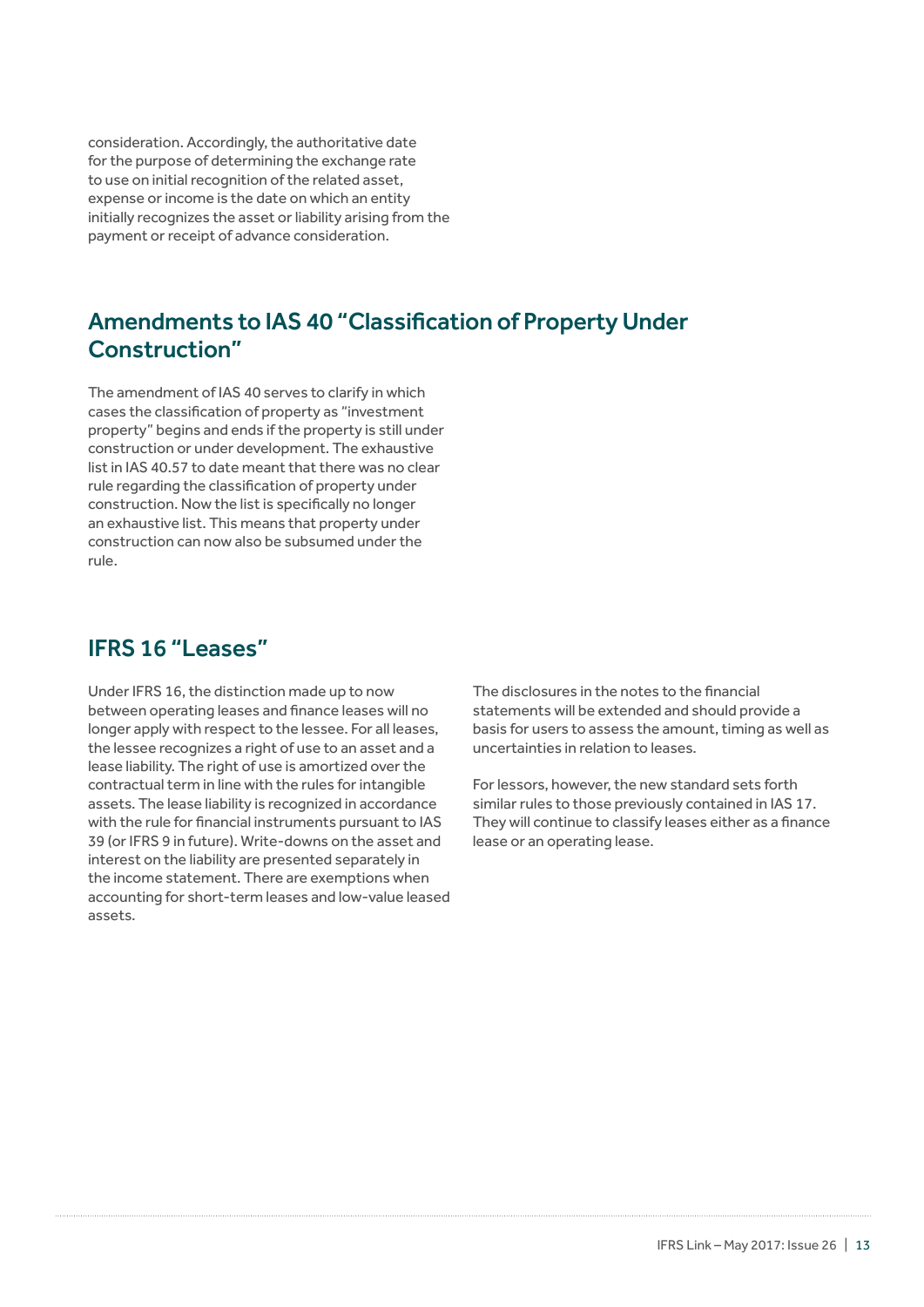## IASB

## IFRS 2 Share-based Payment

#### **General**

The IASB published amendments to IFRS 2 "Sharebased payment" on 20 June 2016. These include clarifications on individual questions concerning the accounting and measurement of cash-settled sharebased payment transactions. The amendments relate to three areas, namely taking into account vesting conditions in the measurement of cash-settled sharebased payment transaction, classifying share-based payment transactions with a net settlement feature and accounting for a modification of a cash-settled sharebased payment plan that changes its classification to an equity-settled share-based payment transaction.

#### **Taking vesting conditions into account in the measurement of cash-settled share-based payment transactions**

So far, IFRS 2 stated only that the liability incurred for cash-settled share-based payment transactions must be recognized at fair value. IFRS 2 did not contain any guidance on how the different types of vesting conditions must be taken into consideration in the measurement of cash-settled share-based payment transactions. In line with the approach for equitysettled share-based payment transactions, in future only market-related performance conditions (referred to as 'market conditions' in IFRS 2) and non-vesting conditions will be included in fair value measurement. Service conditions and non-market performance conditions will be taken into account only on a morelikely-than-not basis in the quantity structure.

**Example:** Taking vesting conditions into account for cash-settled share-based payment transactions

As of 1 January 2018, a young tech start-up plans to go public within the next five years. Because its eager, ambitious and highly qualified employees are its most important asset, the company wants to retain these staff members at all costs and provides 100 stock options each to around 20 employees. Remuneration takes the form of a cash payment for the amount of fair value. However, the basic prerequisite is that staff must remain with the company until 31 December 2022. It is expected that all employees will remain in the company, and this proves to be the case as of 31 December 2022. The probability of an IPO is estimated as follows:

| 31 December 2018 | 5%  |
|------------------|-----|
| 31 December 2019 | 15% |
| 31 December 2020 | 45% |
| 31 December 2021 | 65% |

On 31 December 2022, the company ultimately goes public.

The IPO constitutes a non-market performance condition and therefore does not impact on the fair value of the stock options. Only the quantity structure is affected. Because the probability of an IPO was still below 45% until 31 December 2020, no expense is recognized. By contrast, the probability as of 31 December 2021 is over 50%. As of that date, four of five years of the vesting period have expired and thus fourfifths of the fair value of the shares must be recognized as an expense (provision) as of that date.

#### **Classification of share-based payment transactions with a net settlement feature**

In Germany, like in various other countries, companies are obliged to withhold the wage tax for their employees in the company and transfer it to the national tax authorities. The second amendment to IFRS 2 relates to agreements concerning share-based payments that permit or oblige companies to withhold part of the shares promised to the employee in order to make tax payments on behalf of the employee. The question in the past has been whether this part with held by the company should be classified as a cashsettled share-based payment transaction.

As a result of the amendment to IFRS 2, it has now been determined that agreements with a net settlement feature must be classified in their entirety as an equitysettled share-based payment transaction. The withheld shares are accounted for in the same way as if they had been issued in full to the employee in a first step and repurchased at fair value in a second step. Therefore, the fair value as of the grant date of the options must be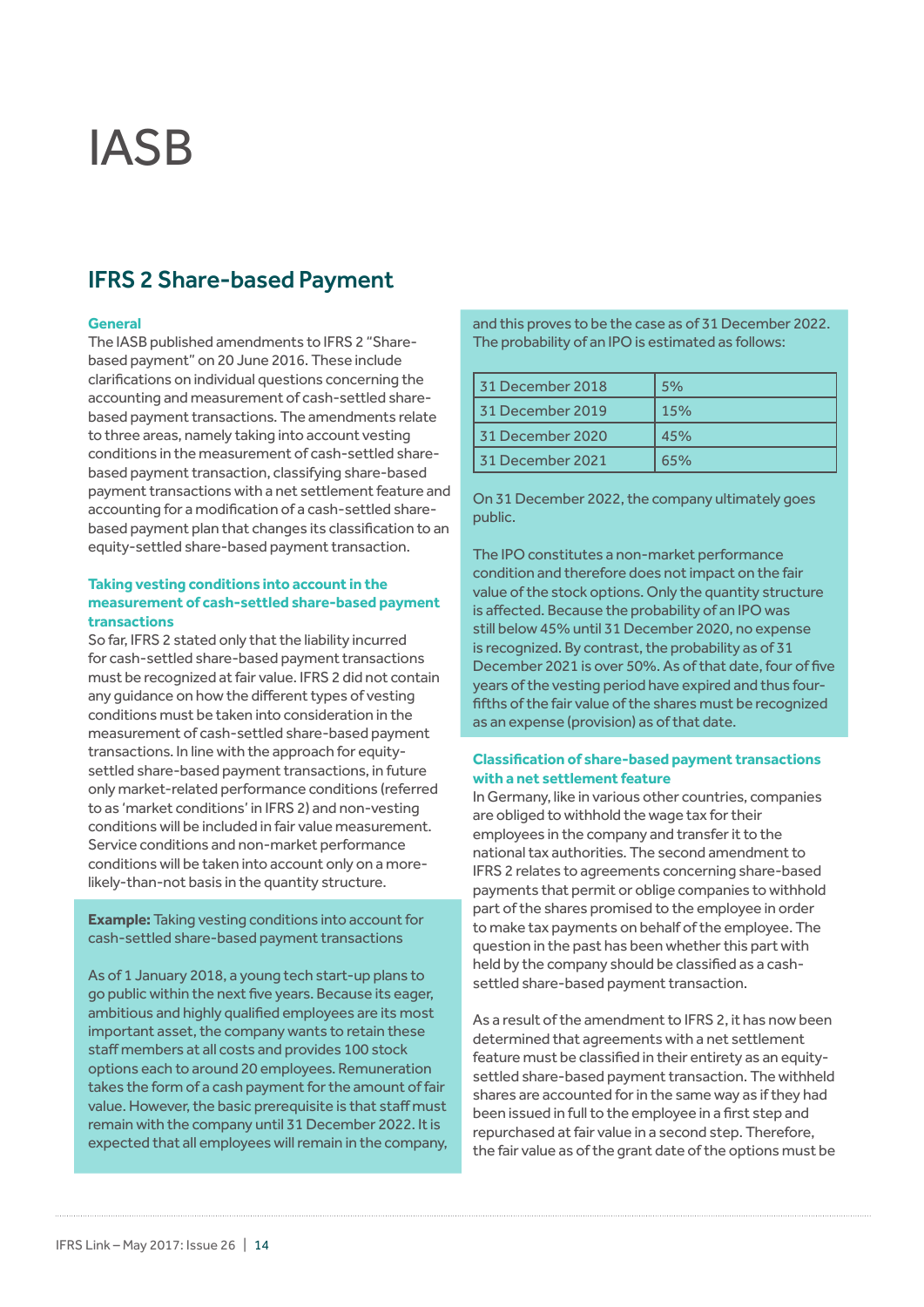determined and recognized pro rata in equity over the vesting period. The wage tax liability is also recognized in equity when it is incurred.

**Example:** Share-based payment transactions with a net settlement feature

A company grants an executive 100 shares as of 1 January 2018 on the condition that the executive remains in the company until at least 31 December 2021. The agreement provides that the company will withhold the wage tax incurred as of 31 December 2021 of 40% of the fair value of the shares and will transfer this amount to the tax authorities.

The fair value of one share amounts to EUR 2 as of 31 December 2018 and to EUR 10 as of 31 December 2021. The fair value of the 100 shares amounts to EUR 200 as of 31 December 2018. Consequently, the company recognizes an expense of EUR 50 in each of the four years (2018 to 2021) (100 shares x EUR 2 / 4).

As of 31 December 2021, the fair value for the 100 shares is EUR 1,000, resulting in a wage tax liability of EUR 400. The company pays the wage tax on behalf of the employee. This is accounted for as if the company had issued all 100 shares to the employee and repurchased shares for the amount of the wage tax (40 shares) at fair value on the same date.

The **accounting** for the matter is summarized in the following table:

| Accumulated<br>expense          | <b>EUR 200 (DR)</b> |                                                                 |
|---------------------------------|---------------------|-----------------------------------------------------------------|
| Equity<br>entries               | <b>EUR 200(CR)</b>  | Equity increase as<br>counter entries to the<br>expense entries |
|                                 | <b>EUR 200(DR)</b>  | Accumulated                                                     |
|                                 | <b>EUR 400(DR)</b>  | expense entry                                                   |
|                                 |                     | "Repurchase" of the                                             |
|                                 |                     | 40 shares                                                       |
| Cash<br>and cash<br>equivalents | <b>EUR 400(CR)</b>  | Wage tax payment                                                |

#### **Modification of the terms and conditions of a cash-settled share-based payment transaction that changes its classification to equity-settled**

So far, IFRS 2 did not include any rules on how to account for changes in the terms and conditions of a payment plan that led to a transition from recognition as a cash-settled share-based payment transaction to an equity-settled share-based payment transaction. As a result, the difference between the fair values of a cash-settled share-based payment transaction and an equity-settled share-based payment transaction was recognized in different ways. Some companies recognized this difference as an expense immediately, while others recognized it as an expense over the remaining vesting period.

The amendments in IFRS 2 now lead to clarification, in that cash-settled share-based payment transactions that are classified as equity-settled share-based payment transactions due to a change in their terms and conditions must be recognized as equity-settled share-based payment transactions from the date of the changes. This leads to the following approach:

- At the modification date, the equity-settled sharebased payment transaction is measured and recognized in equity at the proportionate fair value vested.
- The liability for the cash-settled share-based payment transaction as at the modification date is derecognized on that date.
- Any difference between the carrying amount of the liability derecognized and the amount of equity recognized on the modification date is recognized immediately in profit or loss. The remaining fair value of the equity instrument is recognized in equity over the remaining vesting period.

**Example:** Modification of the terms and conditions of a cash-settled share-based payment transaction that changes its classification to equity-settled

A company grants 100 SARs (share appreciation rights) to an employee as of 1 January 2016 in the form of a share-based payment transaction. For each SAR, the employee receives a cash payment corresponding to the increase in value of one share between 1 January 2016 and 31 December 2019, provided that he or she is still employed in the company as of that date.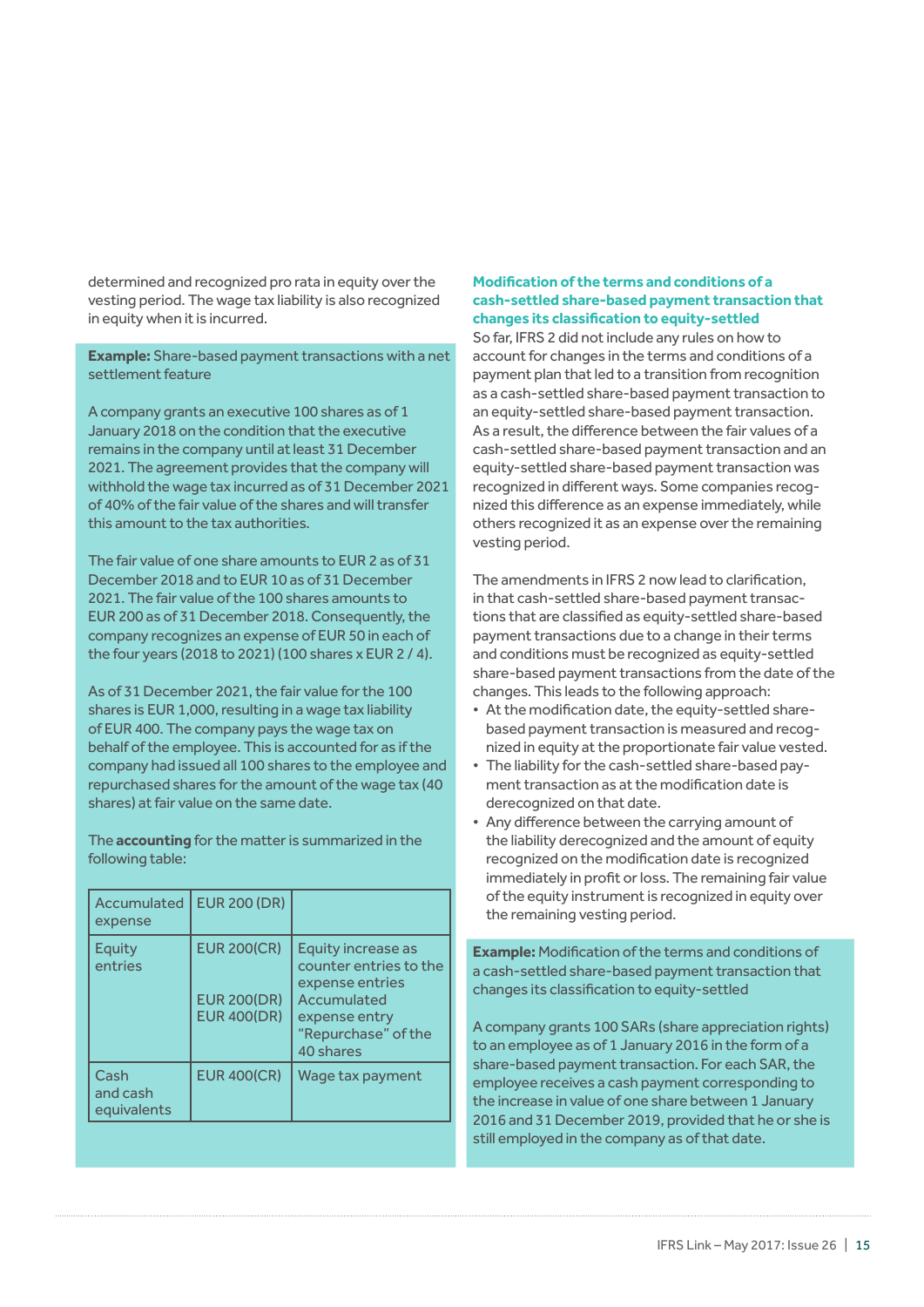On 1 January 2018, management decides to amend the agreement on a cash-settled share-based payment transaction to settlement using equity instruments. The new contractual conditions provide for the employee to receive 100 stock options at a strike price of EUR 10. In addition, the period for the service conditions is reduced from four to three years.

|  |  | The value of one SAR (fair value) develops as follows: |
|--|--|--------------------------------------------------------|
|--|--|--------------------------------------------------------|

| Date                                                                                   | Fair value of one<br><b>SAR in EUR</b> | Fair value of one<br>stock option in<br><b>EUR</b> |
|----------------------------------------------------------------------------------------|----------------------------------------|----------------------------------------------------|
| 1 January 2016<br>Cash-settled<br>share-based<br>payment<br>transaction                | 10                                     |                                                    |
| 31 Decemeber<br>2016                                                                   | 12                                     |                                                    |
| 31 Decemeber<br>2017                                                                   | 15                                     |                                                    |
| 1 January 2018<br>Change to<br>equity-settled<br>share-based<br>payment<br>transaction |                                        | 14                                                 |
| 31 Decemeber<br>2018                                                                   |                                        | 20                                                 |

The employee remains in the company and exercises his/her 100 stock options as of 31 December 2018.

The **accounting** for the matter is as follows:

|                                                                                                     | <b>Debit</b> | Credit |
|-----------------------------------------------------------------------------------------------------|--------------|--------|
| <b>31 December</b><br>2016<br><b>Expense</b>                                                        | 300          |        |
| <b>Provisions</b><br>$(100$ SARs $x$<br>EUR 12 x 1/4)                                               |              | 300    |
| <b>31 December</b><br>2017<br><b>Expense</b>                                                        | 450          |        |
| <b>Provisions</b><br>(100 SARs x<br>EUR 15 x 2/4 -<br>300)                                          |              | 450    |
| 1 January 2018<br>Change to<br>equity-settled<br>share-based<br>payment<br>transaction<br>Provision | 750          |        |

|                                                 | <b>Debit</b> | Credit |
|-------------------------------------------------|--------------|--------|
| Expense                                         | 183          |        |
| Equity<br>(100 x EUR 14 x<br>2/3)               |              | 933    |
| <b>31 December</b><br>2018<br><b>Expense</b>    | 467          |        |
|                                                 |              | 467    |
| 2019<br><b>Exercise of the</b><br>stock options |              |        |
| <b>Bank</b>                                     | 1000         |        |
| <b>Equity</b><br>(100 x EUR 10)                 |              | 1000   |

**Note:** The rules are applicable to annual periods beginning on or after 1 January 2018. They have yet to be endorsed by the EU. Earlier periods do not have to be adjusted. Instead, the following must be noted:

- The amendments in relation to the effects of the vesting conditions on the measurement of cash-settled share-based payment transactions and the amendments concerning the share-based payment transactions with a net settlement feature are applicable to share-based payments granted on or after the effective date and to those that are not vested on the effective date.
- The clarifications regarding accounting for changes in the terms and conditions of a cash-settled share-based payment transaction that lead to classification as an equity-settled share-based payment transaction are applicable to payments that are reclassified on or after the effective date.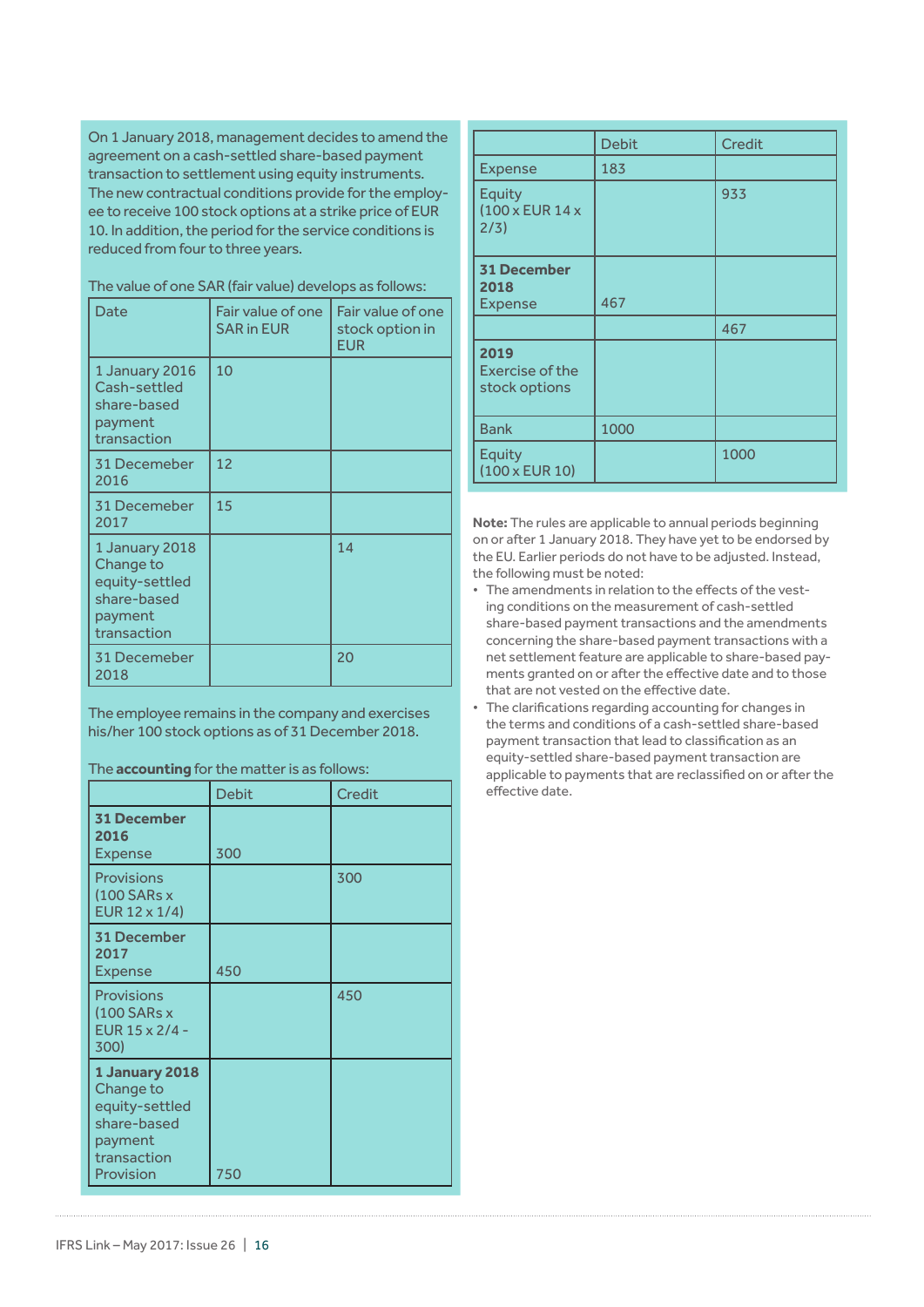## IASB issues Exposure Draft on IFRS 3 "Business Combinations" and IFRS 11 "Joint Arrangements"

On 28 June 2016, the IASB issued Exposure Draft ED/2016/1 "Definition of a Business and Accounting for Previously Held Interests – Proposed amendments to IFRS 3 and IFRS 11". The background to the exposure draft involved the difficulties in acquisition transactions often encountered in accounting practice with regard to the definition of the assets acquired as a business or as a group of assets. Definition as a business has far-reaching consequences, in that different financial reporting requirements apply to the acquisition of a business, e.g. recognition of goodwill pursuant to IFRS 3. As a result, the IASB decided to set out the definition of a business in accordance with IFRS 3 in more detail.

In addition, the IFRS Interpretations Committee of the IASB recommended due to inconsistent application in practice that the accounting be standardized for previously held interests in which an entity obtains control or joint control via a joint operation that meets the definition of a business.

#### **Change in the definition of a business**

The definition of a business is now based on a two-step asset concentration test (ED IFRS 3.B8A). The first step is to assess whether substantially all of the fair value of the gross assets acquired are concentrated in a single asset or group of similar assets. If this is the case, the

transaction is the acquisition of an asset, and the rules for presenting a business combination in accordance with IFRS 3 cannot be applied.

If the answer to the question is negative, the next step is to determine whether a substantive business process was acquired. A distinction must be made as to whether or not output is already created as of the acquisition date. If output is not yet created, the criteria for definition of a business are met only if the entity acquired involves the transfer of an organized workforce having the necessary skills and experience to support a substantive process likewise acquired. If the entity acquired already creates output, there does not have to be a workforce if the acquired group integrated contained one or several business processes that are unique, scarce or difficult to replace. A business process is also classified as not substantive if it is viewed as ancillary or minor within the context of creating output

#### (ED IFRS 3.B12A).

Furthermore, the exposure draft on IFRS 3 states that an acquired contract is not a substantive process (ED IFRS 3.B12C). However, an acquired contract may give access to an organized workforce, and this workforce is then to be considered in the same way as a workforce transferred with a company.

The following diagram is taken from IFRS 3.B8A and presents the two-stage assessment process for determining whether a business was acquired.



#### **Accounting for previously held interests**

The proposed amendments also provide clarification in terms of the accounting for transactions in which a company obtains control or joint control via a joint operation when the joint operation meets the criteria for definition as a business.

Obtaining control of a joint operation where the company is either already jointly involved or participates in joint control is classified as a business combination achieved in stages as defined by IFRS 3. Accordingly, the previously held interest in the assets and liabilities of the joint operation are remeasured at fair value.

By contrast, if a company merely increases its interest in a joint operation without obtaining control, the previously held interest in the assets and liabilities of that joint operation is not remeasured. While the nature of these interests in the assets and liabilities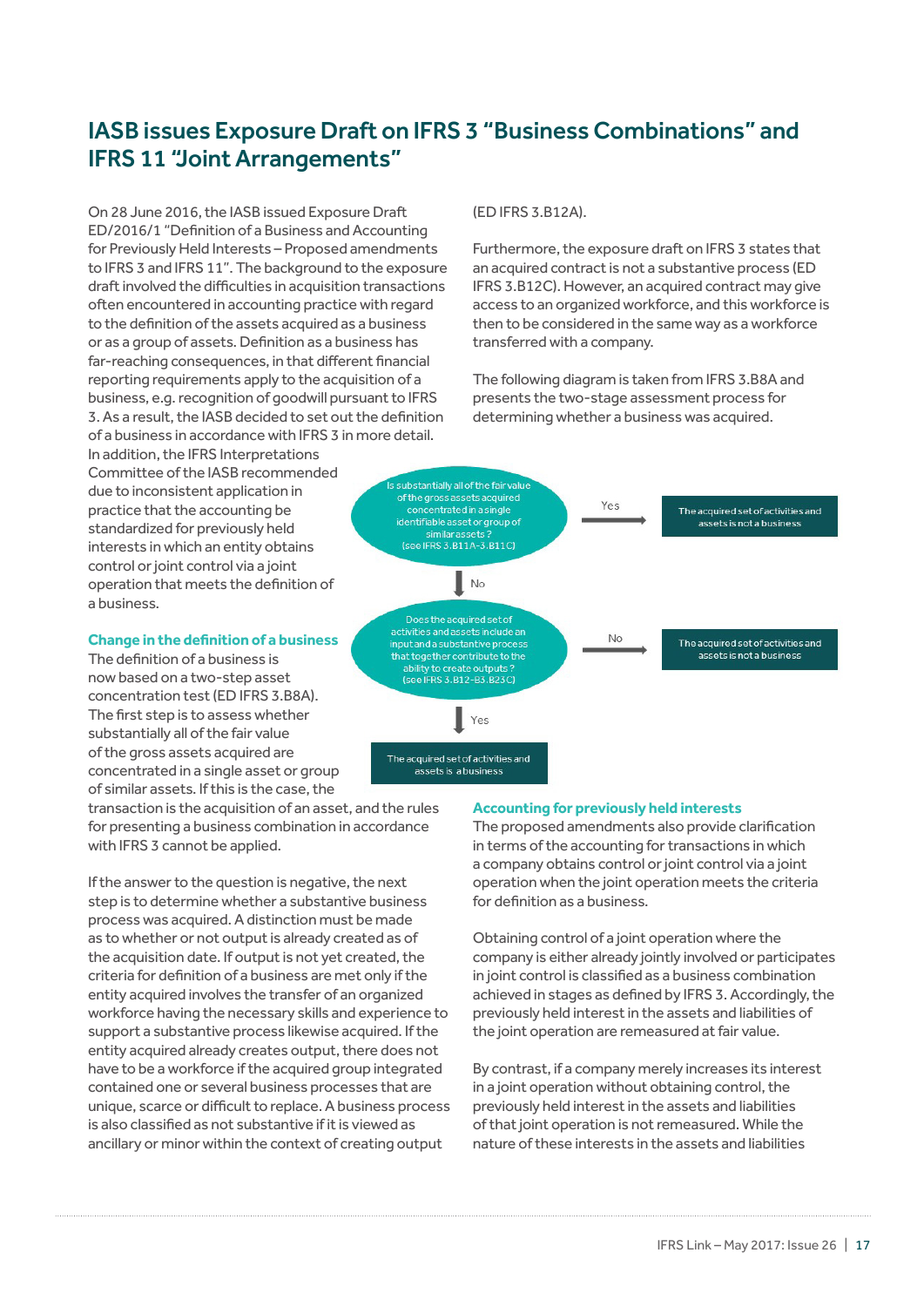changes, this does not lead to a change in the basis of consolidation or the accounting treatment for the previously held interests.

**Note:** The effective date of the amendments has not yet been specified, but early adoption is to be permitted. The proposed amendments to IFRS 3 and IFRS 11 are to be applied prospectively.

#### IASB issues amendment to IAS 40 in relation to transfers of investment property

On 8 December 2016, the IASB issued an amendment to IAS 40 "Investment Property". The amendments relate to IAS 40.57. The reason for the amendment was the question whether property under construction or under development has to be reclassified from inventories (IAS 2 "Inventories") to investment property if there is evidence of a change in use. The exhaustive list in IAS 40.57 to date meant that there was no clear rule regarding the classification of property under construction. The clarifications made mean that the list of evidence in IAS 40.57 is now a non-exhaustive list of examples. This means that an entity can transfer a property to, or from, investment property when, and only when, there is evidence of a change in use. The change in use means that the property meets, or ceases to meet, the definition of investment property. A change in the intentions of management in respect of the use of the property does not in itself constitute evidence of a change in use.

**Note:** The amendments are effective for reporting periods beginning on or after 1 January 2018. Early adoption is permitted. Companies will apply the amendments to changes in use that take place on or after the beginning of the reporting period in which the entity applies the amendments for the first time. Retrospective application is permitted if this is possible without the use of later findings.

#### IASB issues Annual Improvements to IFRS (2014-2016)

On 8 December 2016, the IASB issued the Annual Improvements to IFRS (2014-2016). The amendments relate to three IFRS standards:

- IFRS 1 "First-time Adoption of International Financial Reporting Standards": Deletion of short-term exemptions for first-time adopters (exceptions in E3-E7 of IFRS 1) because they have served their purpose or have become obsolete over time.
- IFRS 12: "Disclosure of Interests in Other Entities": Due to the interaction of the disclosure requirements of IFRS 5 and IFRS 12, there was uncertainty regarding whether the disclosure requirements of IFRS 12 (except for B10-B16) also apply to interests that are classified as held for sale, as held for distribution to owners or as discontinued operations. 5A has now been added to IFRS 12, which clarifies that the disclosure requirements of IFRS 12 also apply to interests covered by the scope of IFRS 5.
- IAS 28: "Investments in Associates and Joint Ventures":

IAS 28.18 provides an option regarding the measurement of certain investments. According to that option, investments can be measured using the equity method or at fair value through profit or loss (FVPL). The question then was whether the FVPL option should be based on the respective investment (investment-by-investment choice) or on a consistent policy choice. The proposed amendment now clarifies that the option to measure an investment in an associate or joint venture held by a venture capital organization or other qualifying entity can be elected on an investment-by-investment basis.

**Note:** The amendments to IFRS 1 and IAS 28 take effect for reporting periods beginning on or after 1 January 2018; the amendments to IFRS 12 take effect for reporting periods beginning on or after 1 January 2017.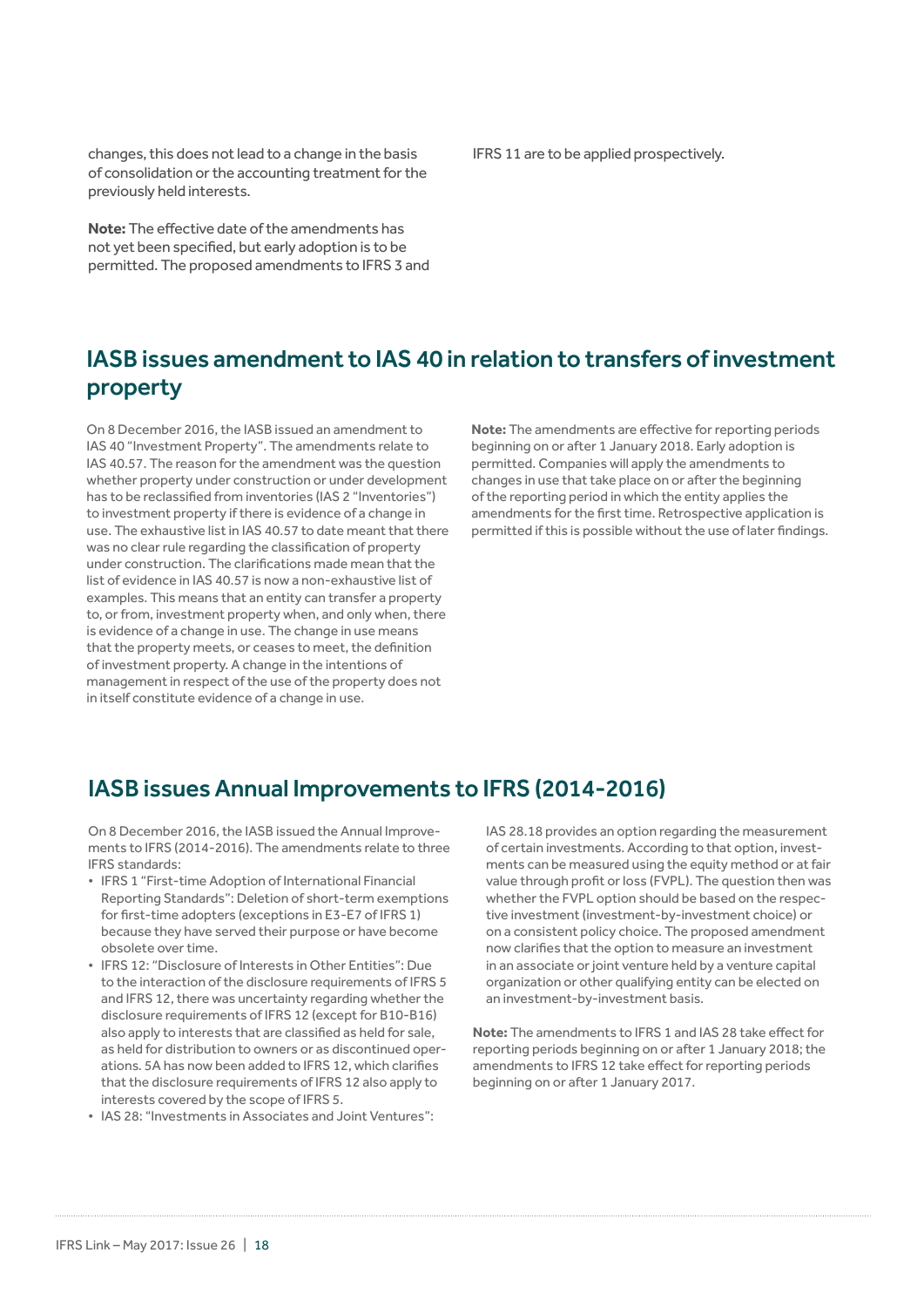## IASB issues IFRIC 22 regarding foreign currency translation in the case of advance consideration

On 8 December 2016, the IASB issued IFRIC 22 "Foreign Currency Transactions and Advance Consideration". IFRIC 22 addresses an application question regarding IAS 21 "The Effects of Changes in Foreign Exchange Rates". Clarification is provided regarding the date to use for the purpose of determining the exchange rate for translating foreign currency transactions that include the receipt or payment of advance consideration. Accordingly, the authoritative date for the purpose of determining the exchange rate to use on initial recognition of the related asset, expense or income is the date on which an entity initially recognizes the asset or liability arising from the payment or receipt of advance consideration.

**Note:** For further details, we refer to novus IFRS II/2016. The interpretation is applicable from 1 January 2018. Earlier application is permitted.

#### Amendments to IFRS 4 Insurance Contracts

The IASB published amendments to the existing IFRS 4 for insurance contracts on 12 September 2016. The amendments relate to the first-time adoption of IFRS 9 "Financial Instruments" for insurers.

Differing effective dates for IFRS 9 and IFRS 4 would result in twice as much conversion work unless the following exemptions were granted for the transition period:

- 1. There is an option to postpone first-time adoption of IFRS 9 if IFRS 4 is applied to existing insurance contracts. In such a case, IAS 39 can continue to be used instead of IFRS 9 provided that the annual periods concerned begin before 1 January 2021 and IFRS 9 has not been applied yet.
- 2. For a transition period, companies that apply IFRS 4 to existing insurance contracts can reclassify

certain financial assets. Reclassification of an amount between "profit or loss" and "other comprehensive income" means that the results in the profit or loss pursuant to IFRS 9 correspond to the figure under IAS 39.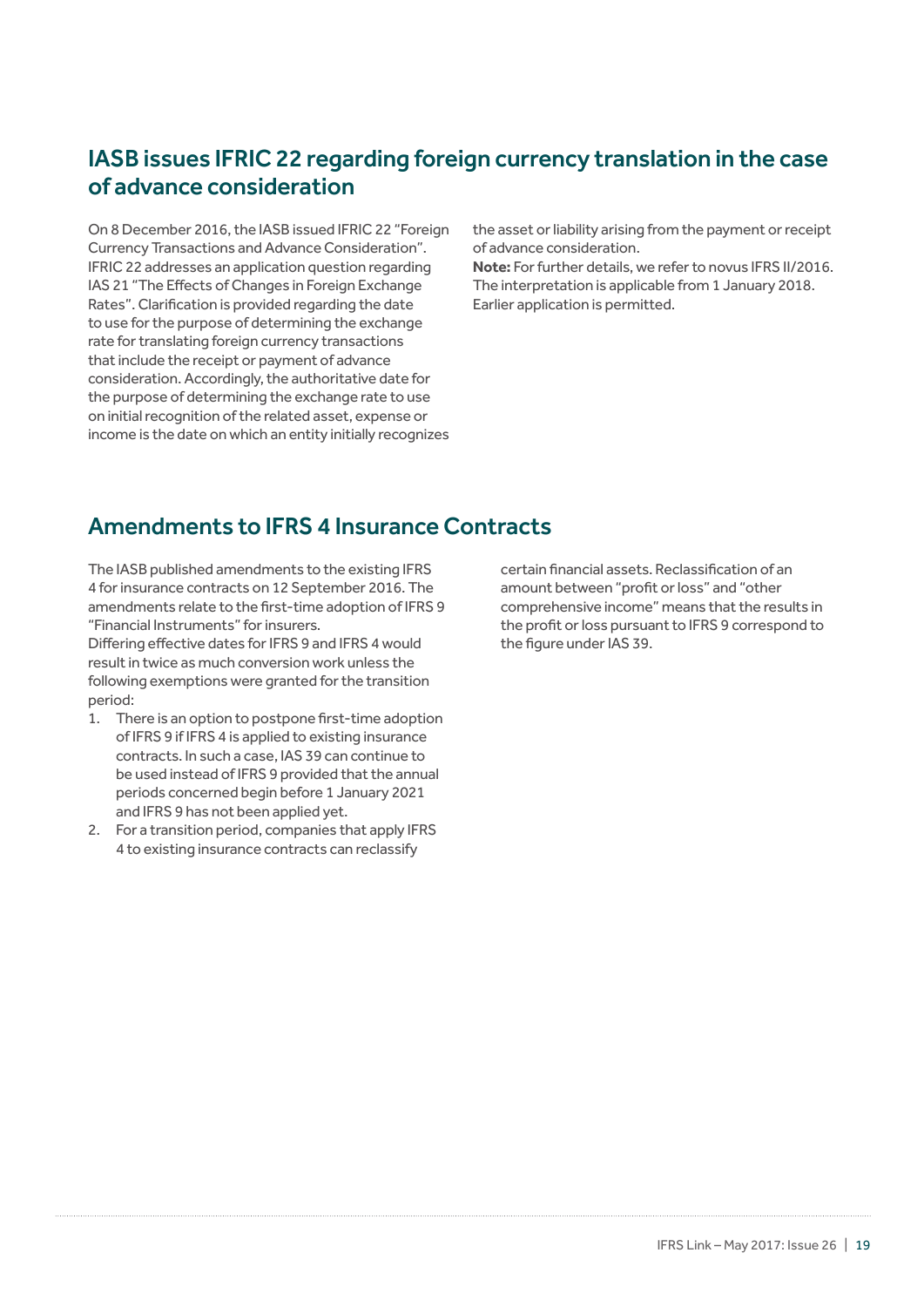# EU Endorsement

## IFRS 9 has been adopted in the EU

On 25 November 2016, the EU Commission announced the adoption of IFRS 9 into EU law. The announcement in the Official Journal was made on 29 November 2016.

IFRS 9 contains comprehensive new rules on the recognition, presentation and measurement of financial instruments as well as on the related disclosures in the notes, and is to replace the currently applicable IAS 39. IFRS 9 takes effect in the EU as of 1 January 2018. This corresponds to the effective date of the IASB. Early adoption is permitted.

EU Endorsement Status Report

The following table contains standards and interpretations that have not yet been adopted by the EU and those that have been adopted since the last edition of IFRS Link (endorsement). These are based on the EU Endorsement Status Report issued by EFRAG on 8 December 2016.

The EU Commission is in favour of an option to temporarily postpone the entry into force of IFRS 9 for the insurance industry in order to ensure application at the same time as IFRS 17. As far as the correspondingly amended IFRS 4 is concerned, the EU Commission has requested a recommendation on adoption by EFRAG.

| <b>Standard</b>                                                                                                                  | <b>IASB</b> entry into<br>force   | <b>EU</b> endorsement<br>expected |
|----------------------------------------------------------------------------------------------------------------------------------|-----------------------------------|-----------------------------------|
| IFRS 14: Regulatory Deferral Accounts (30 January 2014)                                                                          | 1 January 2016                    | No endorsement                    |
| IFRS 16: Leases (13 January 2016)                                                                                                | 1 January 2019                    | H <sub>2</sub> /2017              |
| <b>Amendments to standards</b>                                                                                                   |                                   |                                   |
| IFRS 10 and IAS 28: Sale or Contribution of Assets between an<br>Investor and its Associate or Joint Venture (11 September 2014) | Postponed<br>indefinitely         | Postponed                         |
| IAS 12: Recognition of Deferred Tax Assets for Unrealised Losses (19<br>January 2016)                                            | 1 January 2017                    | Q2/2017                           |
| IAS 7: Disclosure Initiative (29 January 2016)                                                                                   | 1 January 2017                    | Q2/2017                           |
| IFRS 15: Clarifications (12 April 2016)                                                                                          | 1 January 2018                    | Q2/2017                           |
| IFRS 2: Clarification of Classification and Measurement of Share-<br>based Payment Transactions (20 June 2016)                   | 1 January 2018                    | HY2/2017                          |
| IFRS 4: Application of IFRS 9 Financial Instruments and IFRS 4<br>Insurance Contracts (12 September 2016)                        | 1 January 2018                    | 2017                              |
| Annual Improvements to IFRSs (2014-2016 Cycle)                                                                                   | 1 January 2017/<br>1 January 2018 | HY2/2017                          |
| <b>IFRIC 22: Foreign Currency Transactions and Advance Consideration</b>                                                         | 1 January 2018                    | HY2/2017                          |
| IAS 40: Classification of Property Under Construction                                                                            | 1 January 2018                    | HY2/2017                          |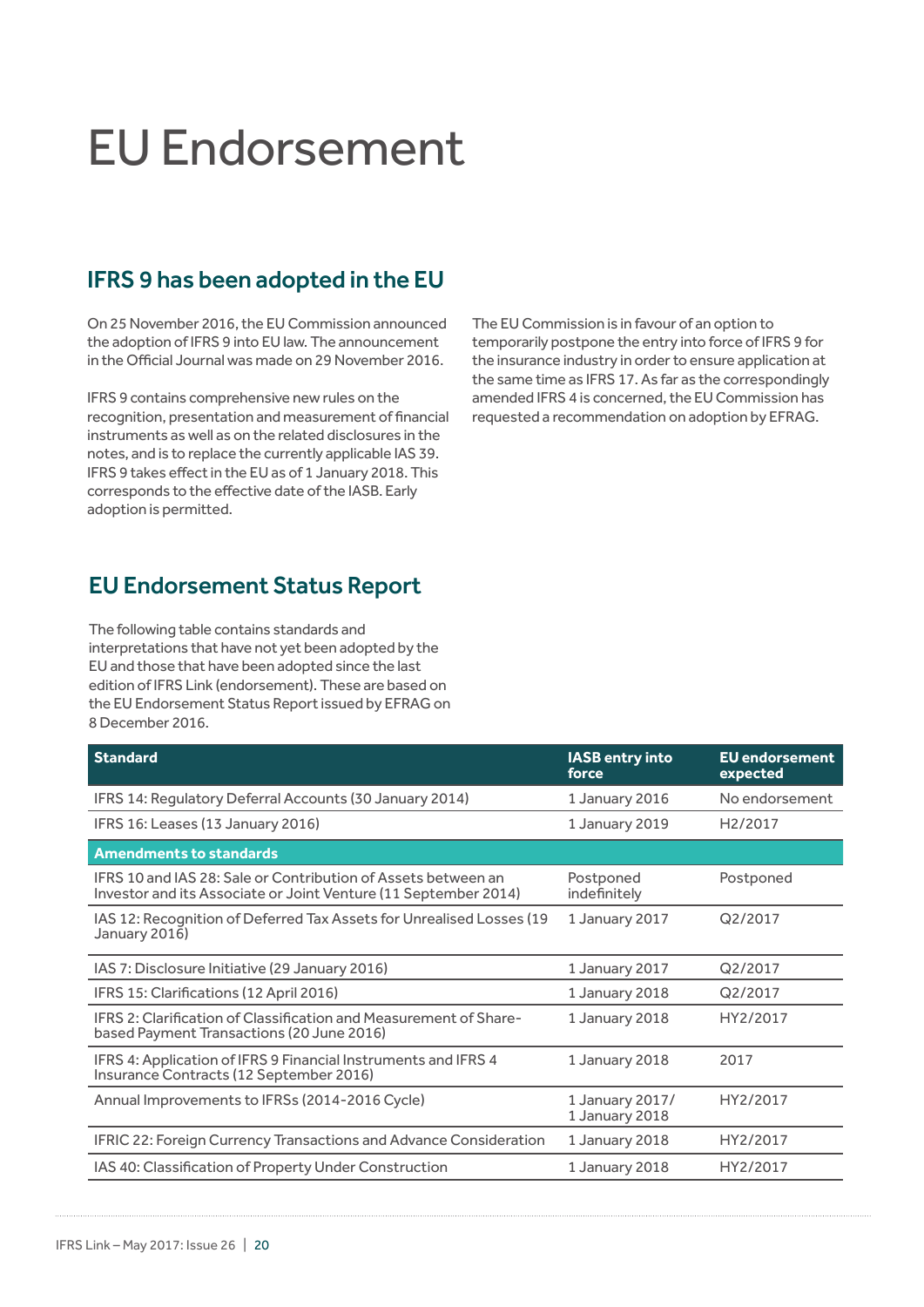## ESMA

## ESMA sets enforcement priorities for listed companies' 2016 financial statements

The European Securities and Markets Authority (ESMA) has published its annual Public Statement on European Common Enforcement Priorities (the Statement) which identifies enforcement priorities for listed companies' 2016 financial statements and highlights the need for transparency in disclosing the potential impact of Brexit on issuers' financial statements.

The Statement, directed at listed companies and their auditors, sets out the areas ESMA and national enforcers will focus on in particular when they examine listed companies' 2016 financial statements in order to promote a consistent application of International Financial Reporting Standards (IFRS Standards) across the EU.

Both recurring issues and the current economic climate, where it may pose challenges to issuers, are included in the Statement. The common priorities for 2016 financial statements encompass:

- Presentation of financial performance: ESMA again stresses the importance of providing investors with clear and high quality information on financial performance. ESMA urges issuers to ensure transparency and consistency when presenting their performance in the primary financial statements, notes and in the documents accompanying financial statements.
- Financial instruments: distinction between equity instruments and financial liabilities: ESMA notes there are cases where the distinction between equity and liability requires significant judgement and reminds issuers that the general principle for distinguishing liabilities from equity issued by an entity is whether

the entity has an unconditional right to avoid delivering cash or another financial asset to settle the contractual obligation.

• Disclosures of the impact of the new standards on IFRS financial statements: ESMA highlights that some aspects of the new IFRS standards, which come into force at the start of 2018 and 2019, represent a significant change to current standards. They concern Financial Instruments (IFRS 9), Revenue from Contracts with Customers (IFRS 15) and Leases (IFRS 16). These new standards may affect the recognition, measurement and presentation of assets, liabilities, income, expenses and cash flows. Consequently, issuers should start preparing for these new standards now.

In addition, taking into consideration the relevance of Brexit for some issuers in Europe, ESMA urges issuers potentially affected by the result of the UK's referendum to leave the EU to assess and disclose the associated risks and expected impacts it may have on their business activities. ESMA expects that more information about the impact will become available as the date of Brexit approaches.

ESMA and European national enforcers will monitor and supervise the application of the IFRS requirements outlined in the Statement, with national authorities incorporating them into their reviews and taking corrective actions where appropriate. ESMA will collect data on how European listed entities have applied the priorities and ESMA will report on findings regarding these priorities in its Report on the 2016 enforcement activities.

## ESMA Public Statement on IFRS 15

The European Securities and Markets Authority (ESMA) issued a public statement in order to promote consistent application of IFRS 15 "Revenue from Contracts with Customers" by European issuers of

securities admitted to trading on a regulated market.

In light of the expected impact and importance of the implementation of IFRS 15, ESMA highlights the need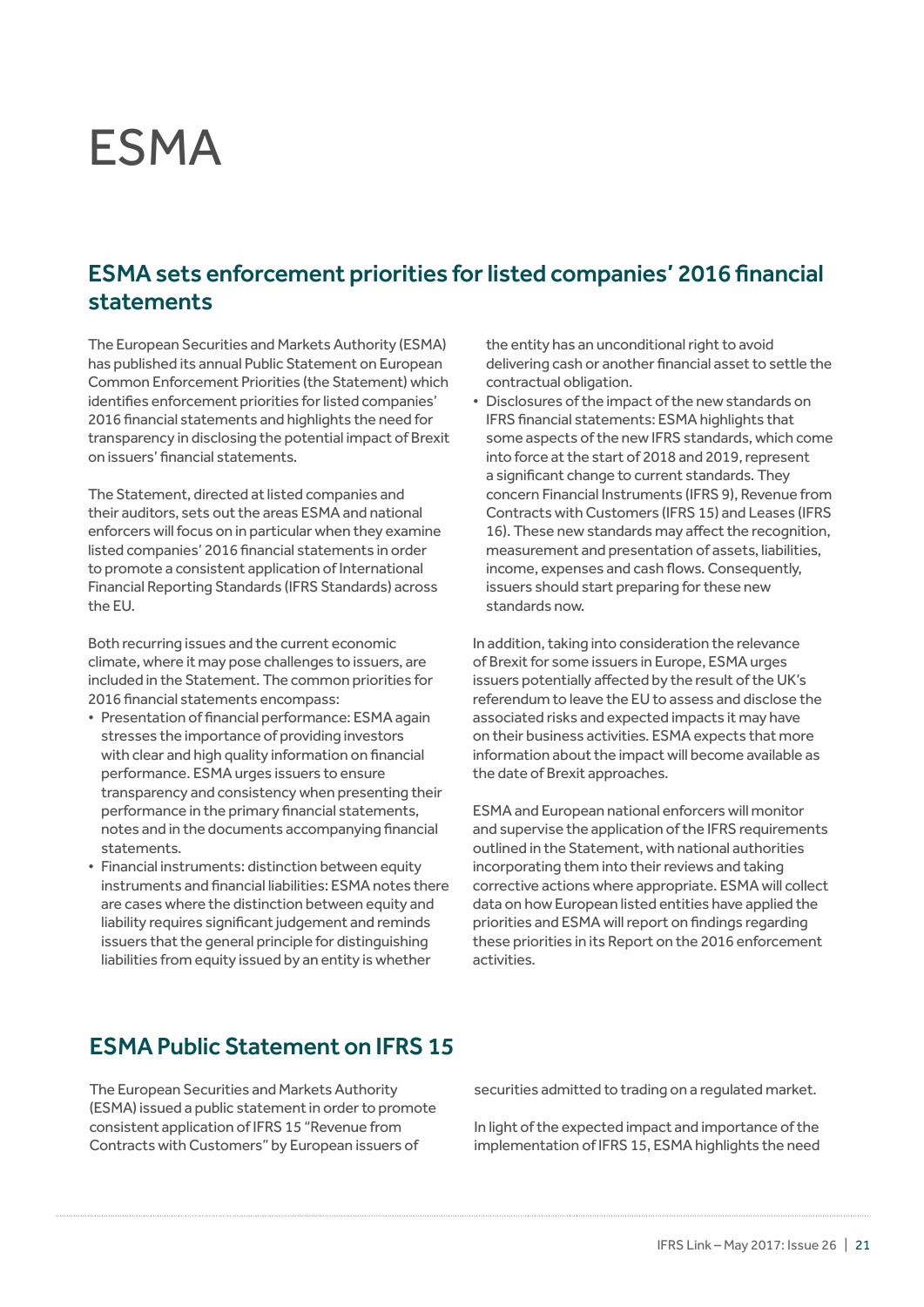for consistent and high-quality implementation of IFRS 15 and the need for transparency on its impact to users of financial statements. The statement deals with the following topics:

- Transparency on implementation and effects of IFRS 15,
- Specific considerations,
- Illustrative timeline and good practices of disclosures, and
- Next steps.

The English-language statement on IFRS 15 can be downloaded directly from the ESMA website.

**Note:** In November 2016, ESMA issued a similar statement on the application of IFRS 9. ESMA expects that the statements will be taken into consideration and reflected in the preparation of 2016 and 2017 annual financial statements and 2017 interim financial statements.

## ESMA Guidelines on Alternative Performance Measures

The European Securities and Markets Authority (ESMA) published guidelines on alternative performance measures (APMs) in October 2015 (see IFRS Link I/2016). Publicly traded companies must observe the ESMA Guidelines on Alternative Performance Measures in their regulated financial reporting, ad-hoc disclosures and/or prospectuses published on or after 3 July 2016. The legal basis for the ESMA guidelines is contained in Art. 16 of the ESMA Regulation. They do not constitute binding EU law and do not have any direct impact on the national enforcement procedures. However, the national financial reporting enforcement panels of the EU countries take the guidelines into account provided they do not contravene national law.

Alternative performance measures or APMs are defined as a financial measure of historical or future financial performance, financial position, or cash flows. They do not include financial measures defined or specified in the applicable financial reporting framework. Examples thus include EBIT, EBITDA and ROCE. The guidelines are aimed at increasing the transparency and comparability of financial information. According to the guidelines, the definitions of all APMs should be issued in a clear and readable way. In addition, the basis of calculation should be explained and meaningful labels should be used for the APMs. Furthermore, the guidelines call for a reconciliation of the APMs to the most directly reconcilable line item, subtotal or total presented in the financial statements of the corresponding period. Also, the material reconciling items should be identified and explained separately.

The ESMA guidelines on APMs require that the most significant financial performance indicators are included in the analysis with reference to the amounts and disclosures in the consolidated financial statements. Furthermore, the guidelines require the following among other things:

- Definition of the performance indicators
- Consistent calculation of the performance indicators • Presentation of the financial performance indicators
- used by management for management purposes
- Presentation of the calculation and reconciliation to the figures from the financial statements
- Presentation and explanation of the changes compared to the prior year.

The most significant financial performance indicators that the management board uses to manage the company are APMs.

**Note:** National financial reporting enforcement panels will take compliance with the ESMA guidelines into account when auditing the performance indicators in the management report, provided the management report is selected as an audit field. Potential questions could include in particular:

- Are the APMs determined consistently over time?
- Are the APMs presented prominently the most significant performance indicators used for internal management purposes?
- Is the statement of reconciliation to the IFRS figures present, correct and readable?
- Is the adjustment described correctly as a "one-time effect" or "special effect"?
- Is the presentation of the results of operations in the management report in line with the consolidated financial statements?

Special aspects relate firstly to the labelling of adjustments and to the presentation of effects of unusual events on the results of operations. When presenting the adjustment and quantifying unusual events or events that do not recur annually, the terms used must not be confusing. Terms like "seldom", "extraordinary", "non-recurring" or "one-time" must be assessed particularly critically.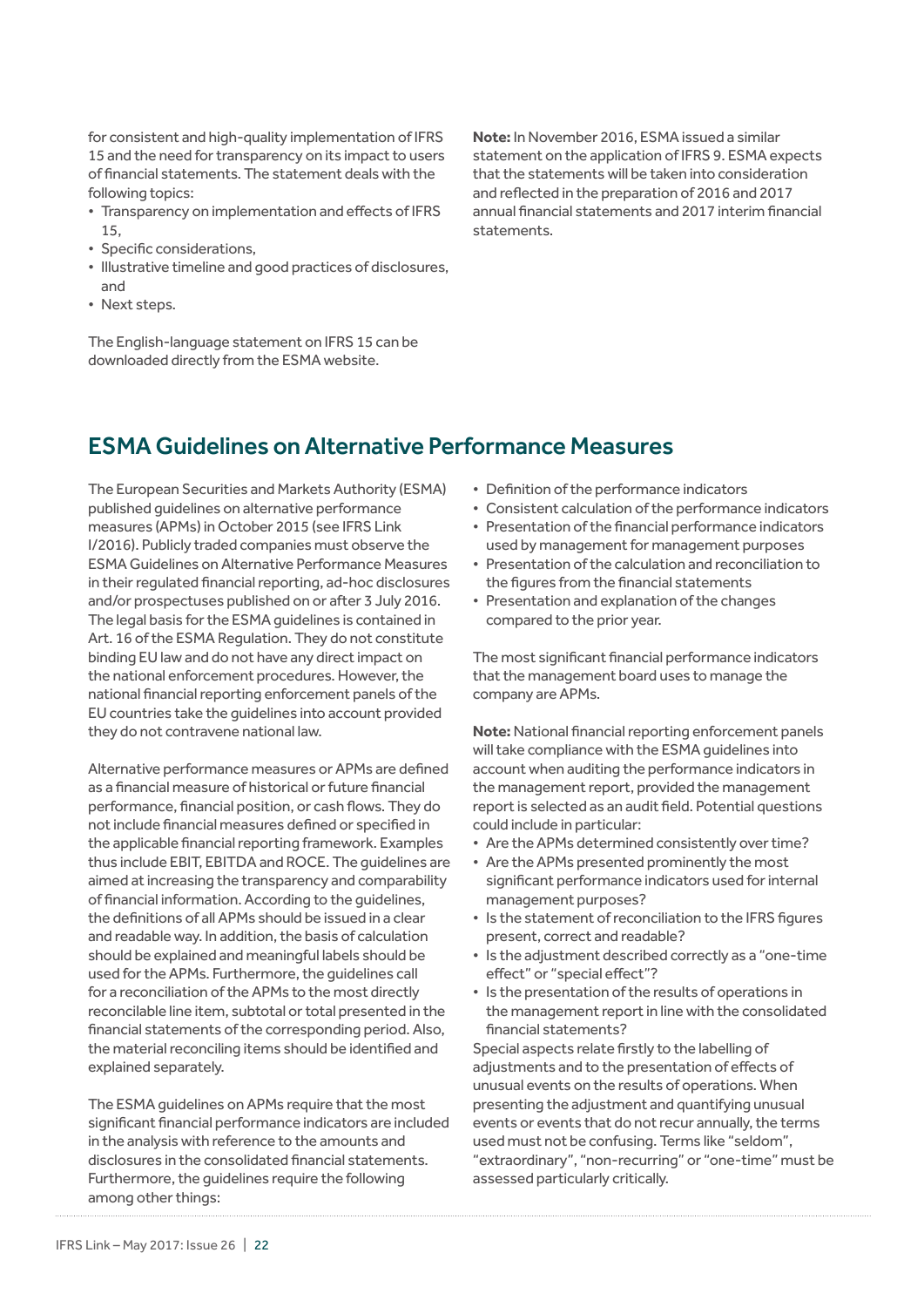## ESMA – Enforcement decisions published

The national European enforcers audit the financial statements of companies with securities traded on a regulated market in Europe or in the process of admission to the market. The financial statements are prepared in accordance with the International Financial Reporting Standards (IFRSs) and reviewed to determine the extent to which they comply with the IFRSs and other applicable reporting requirements, including the authoritative national legal requirements.

The European Securities and Markets Authority

(ESMA) has developed a confidential database of implementation decisions made by the individual European enforcers as a source of information in order to promote the appropriate application of IFRSs and thus provide companies using IFRS and their auditors with insights into the decision-making process of the European enforcers.

An overview of the last two publications is presented below. The publications are available on the ESMA website.

| <b>Standard</b>                        | <b>Overview of matter</b>                                                                                                                 | <b>Source</b>                        |
|----------------------------------------|-------------------------------------------------------------------------------------------------------------------------------------------|--------------------------------------|
| <b>IAS 39</b>                          | Inflation-related index derivative embedded in a host lease contract                                                                      | Decision ref<br>EECS/0116-01         |
| IFRS 11                                | Classification of a separate vehicle as joint operation based on 'other facts and<br>circumstances'                                       | Decision ref<br>EECS/0116-02         |
| <b>IAS 21</b>                          | Selection of the appropriate exchange rate when multiple exchange rates are<br>available                                                  | Decision ref<br>EECS/0116-03         |
| <b>IAS 38</b>                          | Presentation of gains arising from the sale of an intangible asset                                                                        | Decision ref<br>EECS/0116-04         |
| IFRS 13                                | Identification of unobservable inputs                                                                                                     | Decision ref<br>EECS/0116-05         |
| <b>IFRS 3. IAS</b><br>8, IFRS 2        | Reverse acquisition of a listed shell company                                                                                             | Decision ref<br>EECS/0116-06         |
| IAS 18,<br>IFRS 8                      | Disclosure of the amounts of significant categories of revenue                                                                            | Decision ref<br>EECS/0116-07         |
| <b>IAS 38</b>                          | Determination of whether a dealer network acquired in a business combination<br>is an intangible asset with indefinite useful life        | Decision ref<br>EECS/0116-07         |
| <b>IFRS 13,</b><br>IFRIC <sub>17</sub> | Exchange of a business for an interest in a subsidiary and subsequent<br>distribution of the acquired subsidiary to owners                | Decision ref<br>EECS/0116-08         |
| IAS 19,<br><b>IFRIC 14</b>             | The determination of the maximum economic benefits available from a pension<br>plan and the measurement of the defined benefit asset      | Decision ref<br>EECS/0116-<br>$10 -$ |
| <b>IAS 38</b>                          | Determination of whether a dealer network acquired in a business combination<br>is an intangible asset with indefinite useful life        | Decision ref<br>EECS/0116-08         |
| <b>IFRS 13,</b><br>IFRIC <sub>17</sub> | Exchange of a business for an interest in a subsidiary and subsequent<br>distribution of the acquired subsidiary to owners                | Decision ref<br>EECS/0116-09         |
| IAS 19.<br>IFRIC <sub>14</sub>         | The determination of the maximum economic benefits available from a pension<br>plan and the measurement of the defined benefit asset      | Decision ref<br>EECS/0116-<br>$10 -$ |
| IAS 12,<br><b>IAS 41</b>               | Measurement of a deferred tax liability relating to biological assets when income<br>tax rates are changing over the assets' useful lives | Decision ref<br>EECS/0116-11         |
| <b>IFRIC 21</b>                        | Accounting for contributions to a deposit quarantee fund in the interim financial<br>report                                               | Decision ref<br>EECS/0116-12         |
| IFRS <sub>5</sub>                      | Presentation of licensed activities as discontinued operations                                                                            | Decision ref<br>EECS/0215-01         |
| <b>IAS 34</b>                          | Disclosures in interim financial statements                                                                                               | Decision ref<br>EECS/0215-02         |
| <b>IAS 19</b>                          | Disclosures on post-employment benefit plans                                                                                              | Decision ref<br>EECS/0215-03         |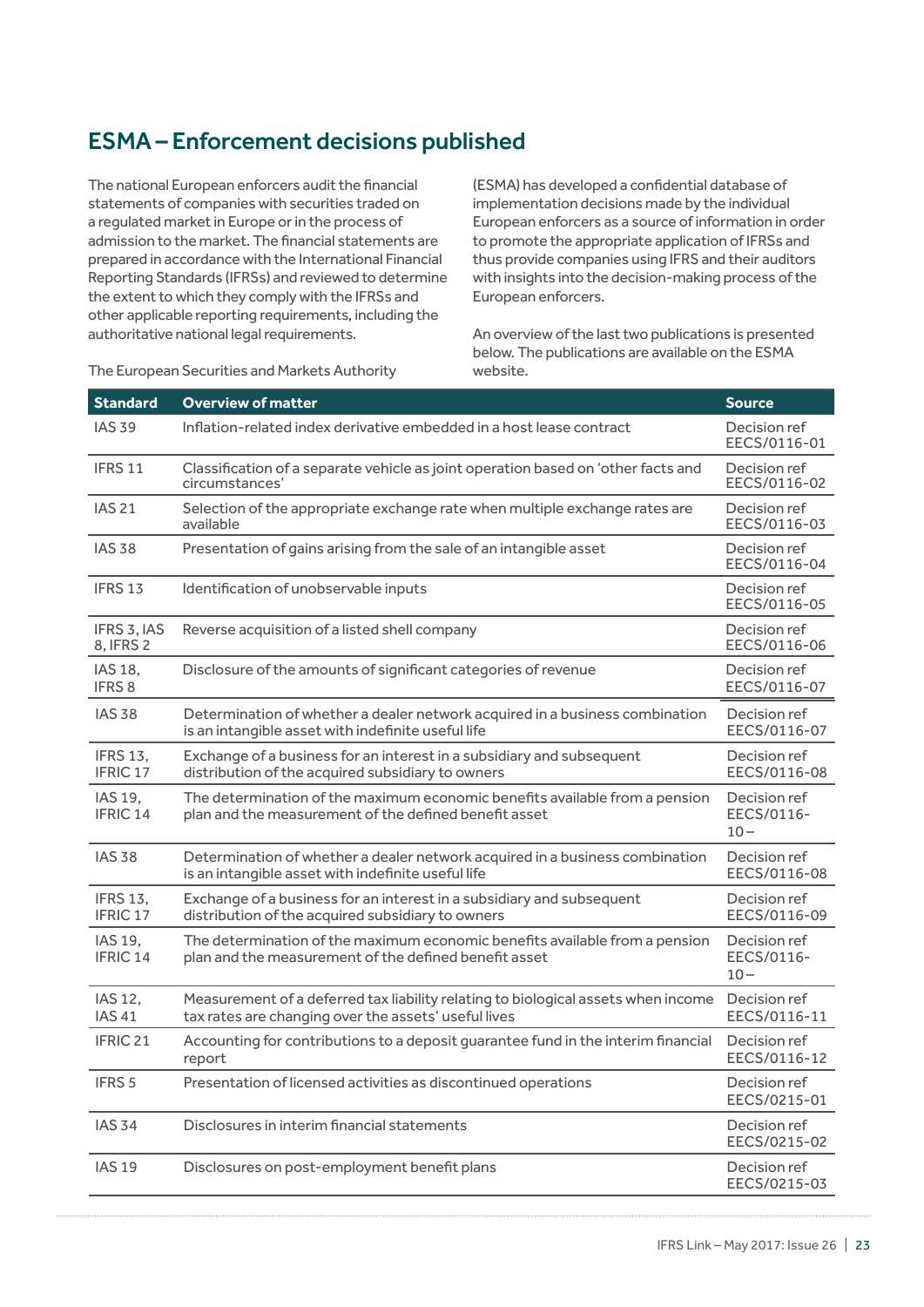| IAS 34.<br>IAS <sub>1</sub> | Going Concern disclosures                                                                  | Decision ref<br>EECS/0215-<br>$04 -$ |
|-----------------------------|--------------------------------------------------------------------------------------------|--------------------------------------|
| IFRS 10                     | Control of an entity without holding any equity interest                                   | Decision ref<br>EECS/0215-05         |
| IFRS 10                     | De facto control                                                                           | Decision ref<br>EECS/0215-06         |
| <b>IAS 36</b>               | Impairment of goodwill                                                                     | Decision ref<br>EECS/0215-07         |
| <b>IFRS 13</b>              | Fair value measurement for fixed-rate loans                                                | Decision ref<br>EECS/0215-08         |
| <b>IAS 36</b>               | Carrying amounts of a cash-generating unit to be tested for impairment                     | Decision ref<br>EECS/0215-9          |
| IFRS 5, IAS<br>27           | Presentation and disclosure of discontinued operations in separate financial<br>statements | Decision ref<br>EECS/0215-10         |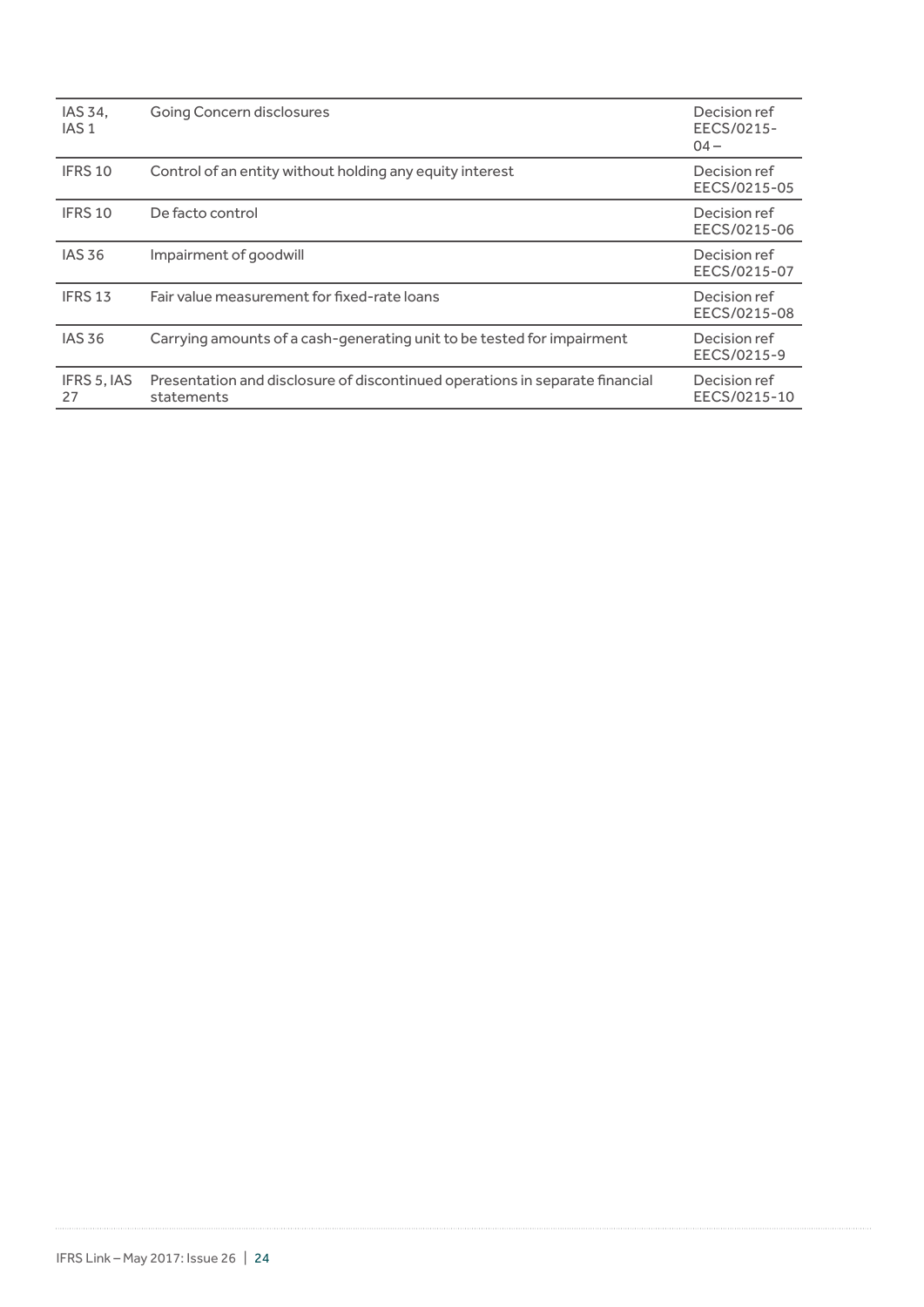$\cdots$